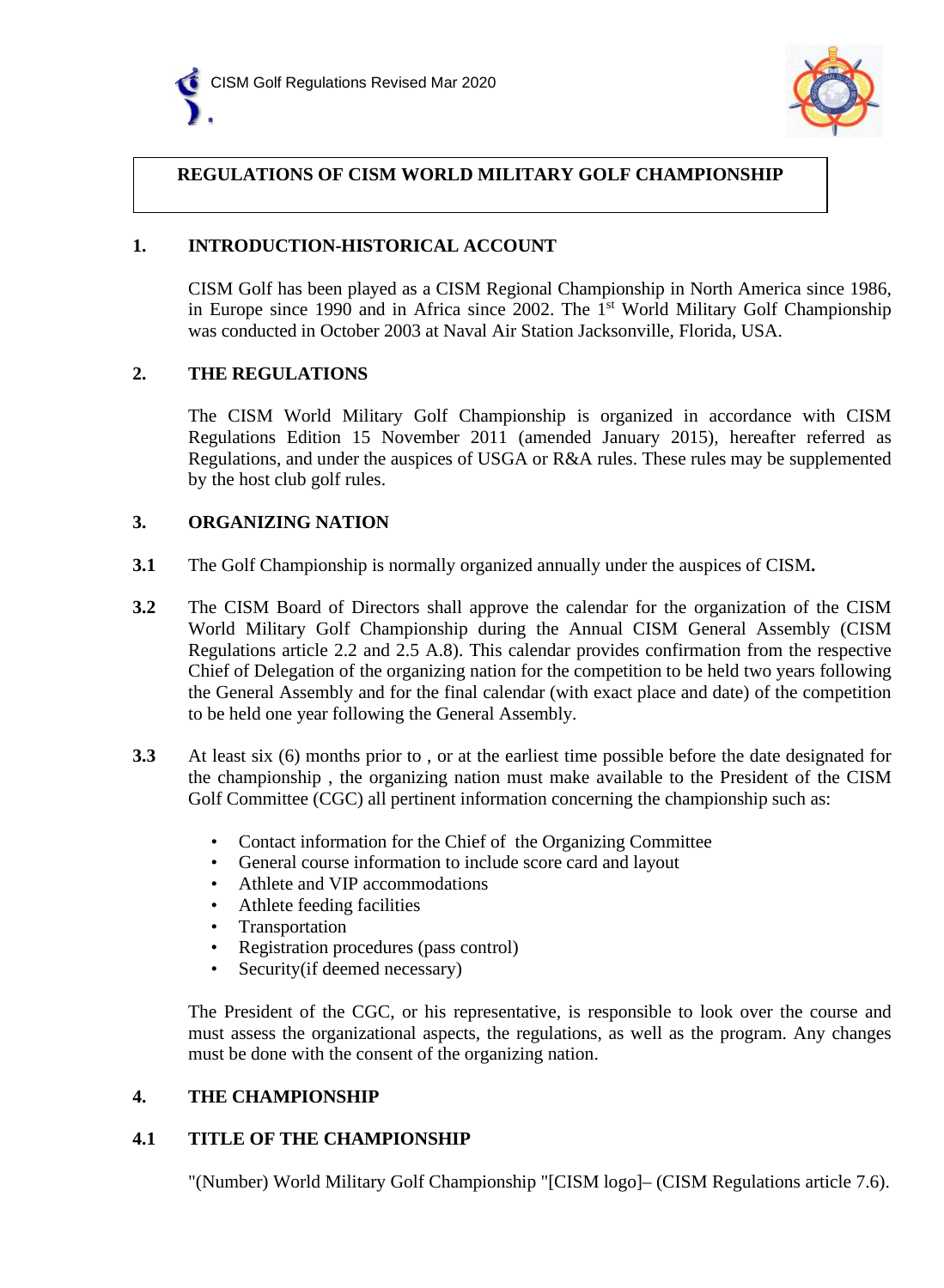



## **4.2 COMPOSITION OF MISSIONS**

A Mission will consist of a minimum of one **(1)** golfer up to a maximum of eleven **(11**) personnel. The composition of a full mission often would be:

- **Six (6) Men Golfers** *of any age***,**
- **Three (3) Women Golfers,**
- **One (1) Team Captain / Manager and**
- **One (1) Chief of Mission**.

All missions may compete in the individual Men and Women's competitions. Missions may include two (2) male professional players and one (1) female professional player within the composition. No additional member may be included in the mission without special authorization from the organizing nation. Further details are found in the CISM Regulations article 7.22.

### **4.3 COMPETITORS**

Only personnel on **active duty** in the Armed Forces can take part in the golf championship organized by CISM, or under its auspices (CISM Regulations article 7.21). Competitors may be either professionals or amateurs, but they will only compete within their separate categories. A**ll competing amateur golfers must maintain their Amateur Status as defined by the USGA and R&A rules**. **At the time of registration team captains/managers are to present the handicap cards to the organization committee/CGC. In case of non-availability of handicap cards, the respective player will not be allowed to participate in the amateur championship and will be considered a professional.** The names of the athletes and which category they are competing (amateur or professional) should be provided in the final agreement and must be confirmed during the preliminary meeting**.**

#### **4.4 FORMAT**

The championship will consist of individual and team competitions over **seventy-two (72) holes** of medal (stroke) play. Men and Women will compete in separate categories and each will include an amateur and professional competition. Medals will be awarded in the professional events on condition that there are a minimum of eight (8) male professional players and four (4) female professional players respectively. Within the Men's Individual competition, differentiation will be made for the awarding of additional medals to players over 40 (Seniors) on condition that a minimum of four (4) seniors are participating within this category. To compete in the senior category, Men must be forty (40) years old on the day that the first round of the competition (not practice round) takes place. The overall champion may come from either the Open or Senior category. If seniors declared the overall champion, the next best senior score will win the senior competition.

**4.4.1** A minimum of two rounds completed would be required to constitute an official championship.

### **4.4.2 INDIVIDUAL COMPETITION.**

The individual competition will be conducted as detailed in paragraph 4.4 above.

a. Individual Champions. The winners in each category will be identified by the aggregate gross scores over the four-day period and will be declared champions with the appropriate title (CISM Regulations article 7.28);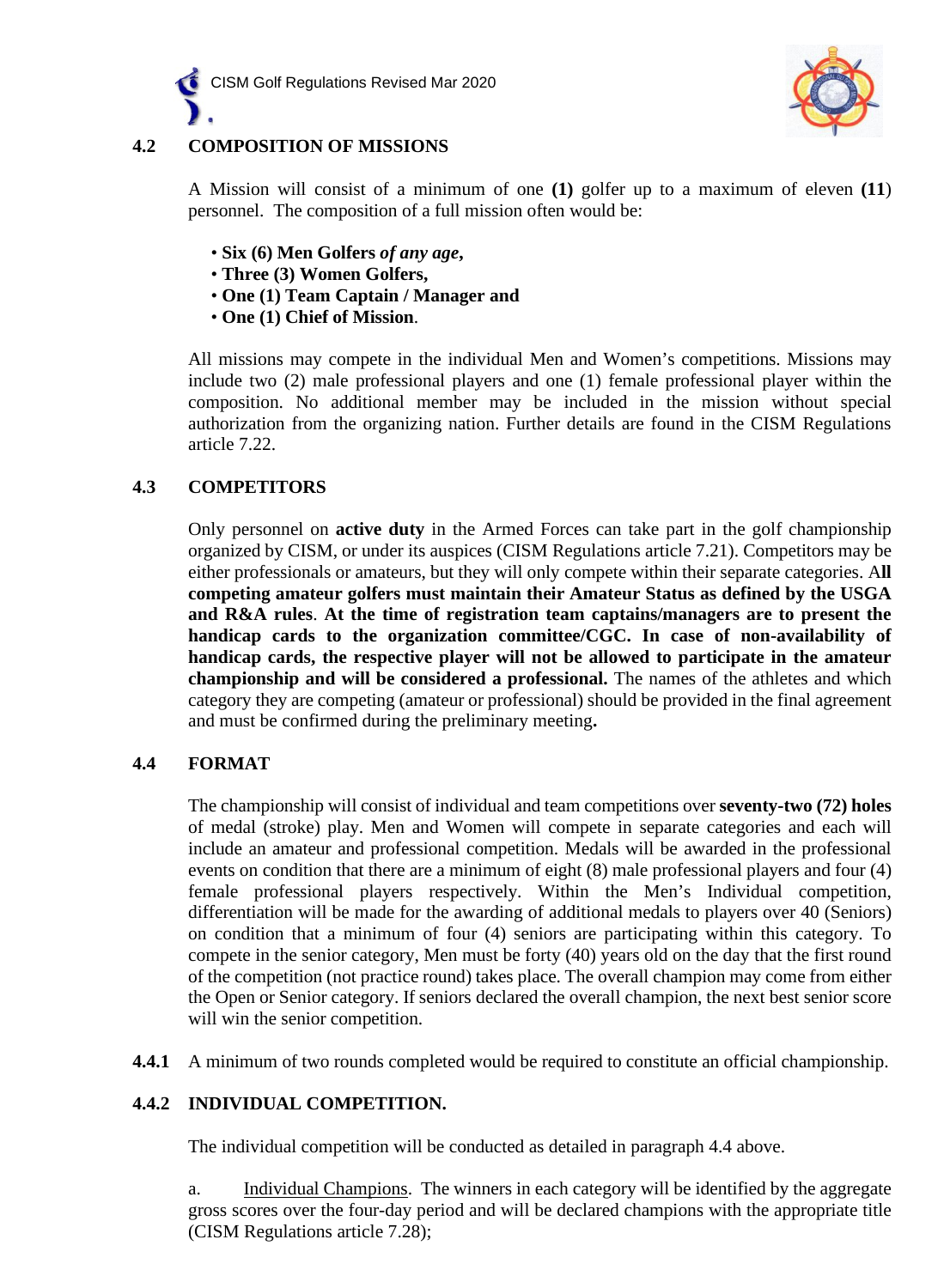



b. Ties. If two or more golfers are tied for the first three positions in a category, the tie will be broken as follows:

i.) For the first place in each category, a sudden death play-off will take place normally starting on the first hole, or any other hole identified by the organizing Committee prior to the start of the competition; and

ii.) For the second and third place in each category, the method of matching cards shall be used in the following sequences:

1) The best score over the last eighteen (18) holes will identify the winner;

2) If still tied, the best score over the last nine (9) holes will identify the winner;

3) If still tied, the best score over the last six (6) holes will identify the winner;

4) If still tied, the best score over the last three (3) holes will identify the winner;

5) If still tied, the best score on the 18th hole will identify the winner;

6) If still tied, the best score on the 18 hole ,then the 17 hole and so on, will identify he winner; and

7) Should the above sequence fail to identify a winner, then a sudden death play-off as described in) above shall take place.

**4.4.3** An individual penalty of disqualification shall rule out the player from individual championship; however, the player may continue to be eligible to compete in the team championship, **unless the disqualification on based upon a violation of code of conduct.**

### **4.4.4 TEAM COMPETITION**

To be eligible to compete in the Men's Team competition, a minimum of four **(4) amateur** men are required. To be eligible to compete in the Women's Team competition, a minimum of two **(2) amateur** women are required. All rules of golf governing medal play are in effect**.** Details are as under:

a. Scoring. For the Men's Team competition, the best four (4) **amateur** gross scores each day will count. For the Women's Team competition, the best two (2) **amateur** gross scores each day will count.

b. Team Champion. At the end of the four-day competition, the Men's and Women's Team with the lowest aggregate score will be declared the Team champions with the appropriate title (CISM Regulations article 7.28);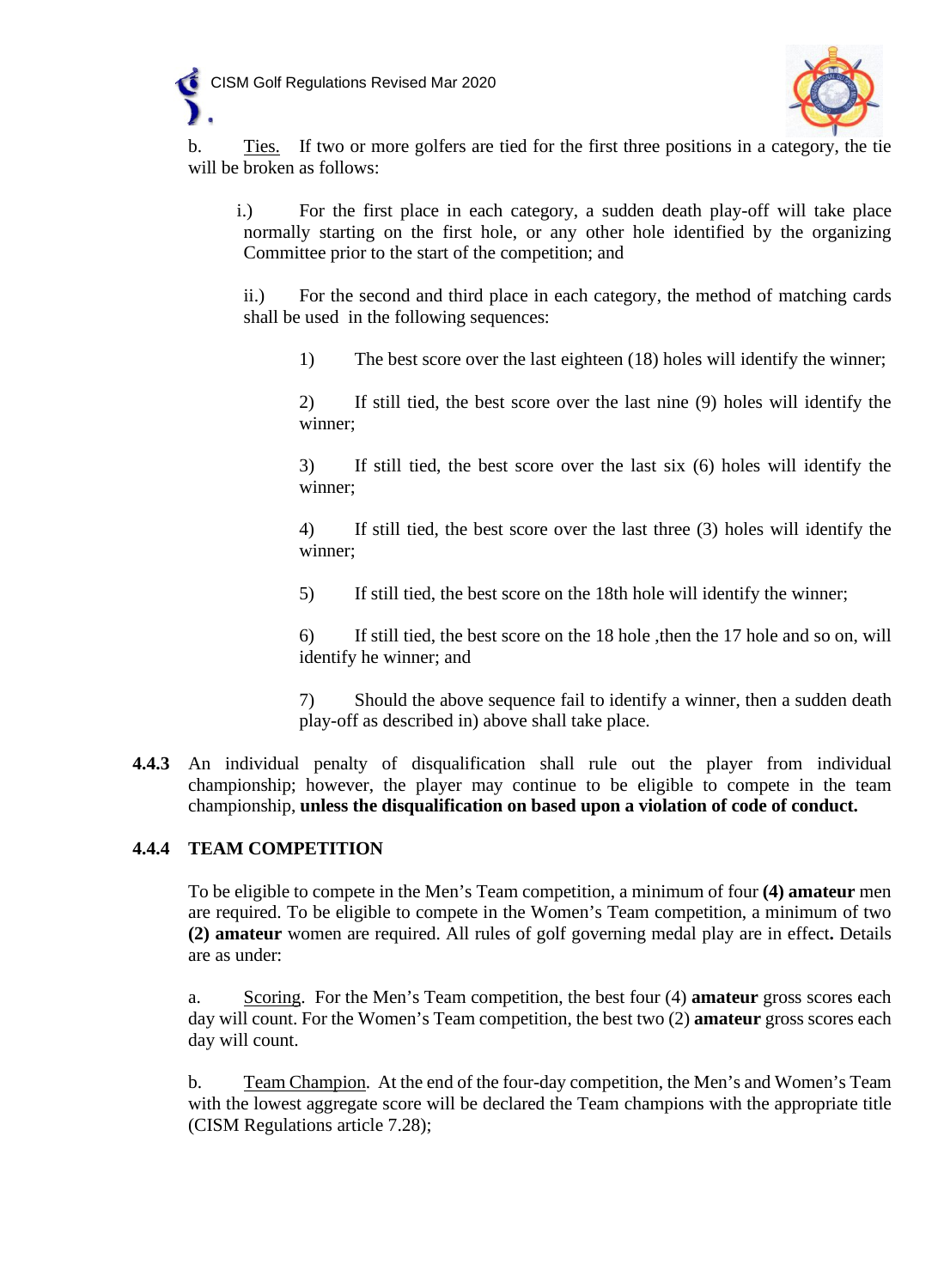



c. Ties.If two or more teams are tied, the tie will be broken as follows:

i) The lowest aggregate team score over the last day will identify the winner;

ii) If still tied, the lowest 3 aggregate scores over the last day will identify the winner;

iii) If still tied, the lowest 2 aggregate scores over the last day will identify the winner;

iv) If still tied, the lowest 1 score over the last day will identify the winner;

v) If still tied, the same procedure as per c. i.) iv.) above shall be applied using the scores over day3,over day 2and if necessary over day1, to identify the winner.

### **4.5 COMPETITION PLANNING AND SETUP GUIDE**

a. A guide has been included in this document. It should be used by the organizing committee to plan and conduct the competition. It covers most as pacts, but is not exhaustive and should be amended to match local facilities.

b. Suspension and restart of play must be part of the information passed to all competitors during the preliminary meeting. A siren or air horn should be used in these cases – one long blow to suspend **play immediately and three short blows to suspend upon completion of the hole being played and two short blows to restart play**.

#### **5. CHAMPIONSHIP AWARDS**

**5.1** CISM championship awards include official medals, a Fair Play Award (CISM Regulations article 8.34**)** and the Don Keus Challenge Cup .All these awards shall be presented during the closing banquet.

### **5.2 OFFICIAL MEDALS**

The organizing nation, at its expense, must request room the CISM General Secretariat the following official medals for presentation (Procedures Manual, art.3.30):

a. Individual medals:

| Women Individual Professional | - Gold, Silver and Bronze | $6*$  |
|-------------------------------|---------------------------|-------|
| Women Individual Amateur      | - Gold, Silver and Bronze | $6*$  |
| Men Senior                    | - Gold, Silver and Bronze | $3 *$ |
| Men Individual Professional   | - Gold, Silver and Bronze | $6 *$ |
| Men Individual Amateur Open   | - Gold, Silver and Bronze | $6*$  |

NOTE–Medals will be awarded in accordance with the number of players participating (See Procedure Manual).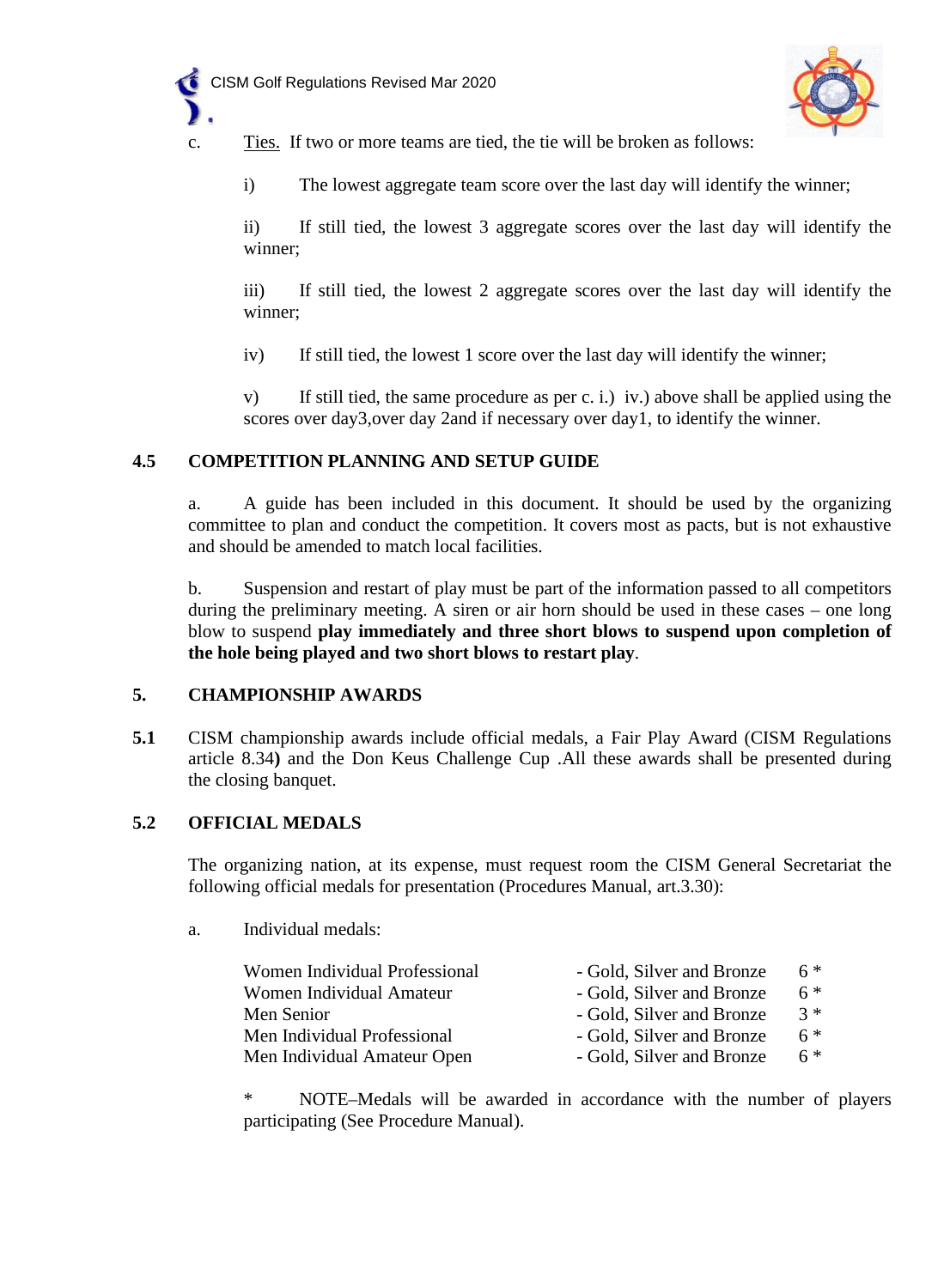



b. Team medals:

| Competition         | Medal  | Men's Competition | Women's |
|---------------------|--------|-------------------|---------|
| <b>First Place</b>  | Gold   | h                 |         |
| <b>Second Place</b> | Silver | h                 |         |
| Third Place         | Bronze |                   |         |

# **5.2.1 PRESENTATION OF OFFICIAL MEDALS**

Medals will be presented in the following order:

- a. Women's Individual Professional Bronze Silver Gold (Play National Anthem)
- 
- 
- 
- 
- 
- 
- b. Women's Individual Amateur Bronze Silver Gold (Play National Anthem)
- c. Women's Team Bronze Silver Gold (Play National Anthem)
- d. Men's Individual Senior Bronze Silver Gold (Play National Anthem)
- e. Men's Individual Professional Bronze Silver Gold (Play National Anthem)
- f. Men's Individual Amateur Open Bronze Silver Gold (Play National Anthem)
- e. Men's Team Bronze Silver Gold (Play National Anthem)

### **5.3 FAIRPLAY AWARD**

A Fair Play Cup, provided by the host country, will be awarded annually to the Team best exemplifying the spirit of Fair Play and Friendship through Sport (CISM Regulations article 8.34).The selection committee shall comprise of:

- Official CISM Representative
- President of CGC or his representative.
- Chief of the Organizing Committee or his representative.
- Chiefs of Mission participating countries

### **5.4 DON KEUS CHALLENGE CUP**

The Don Keus Challenge Cup is awarded to the Mission that best represents participation and excellence. To be eligible to win the cup, a mission must participate in at least one team competition and also demonstrate excellence. Excellence will be scored using the total points of the Mission Men and / or Women's teams in accordance with the following chart:

| <b>SCORING CHART</b> |           |  |
|----------------------|-----------|--|
| 1st place            | 25 points |  |
| 2nd place            | 20 points |  |
| 3rd place            | 15 points |  |
| 4th place            | 10 points |  |
| 5th place            | 5 points  |  |

**Note**- In the case of a tie, the Mission with the most points in the **Men's** category will win.

### **5.5 RECORDS / HOLE INONE**

The President of the Golf Committee will submit, if necessary, in addition to his report: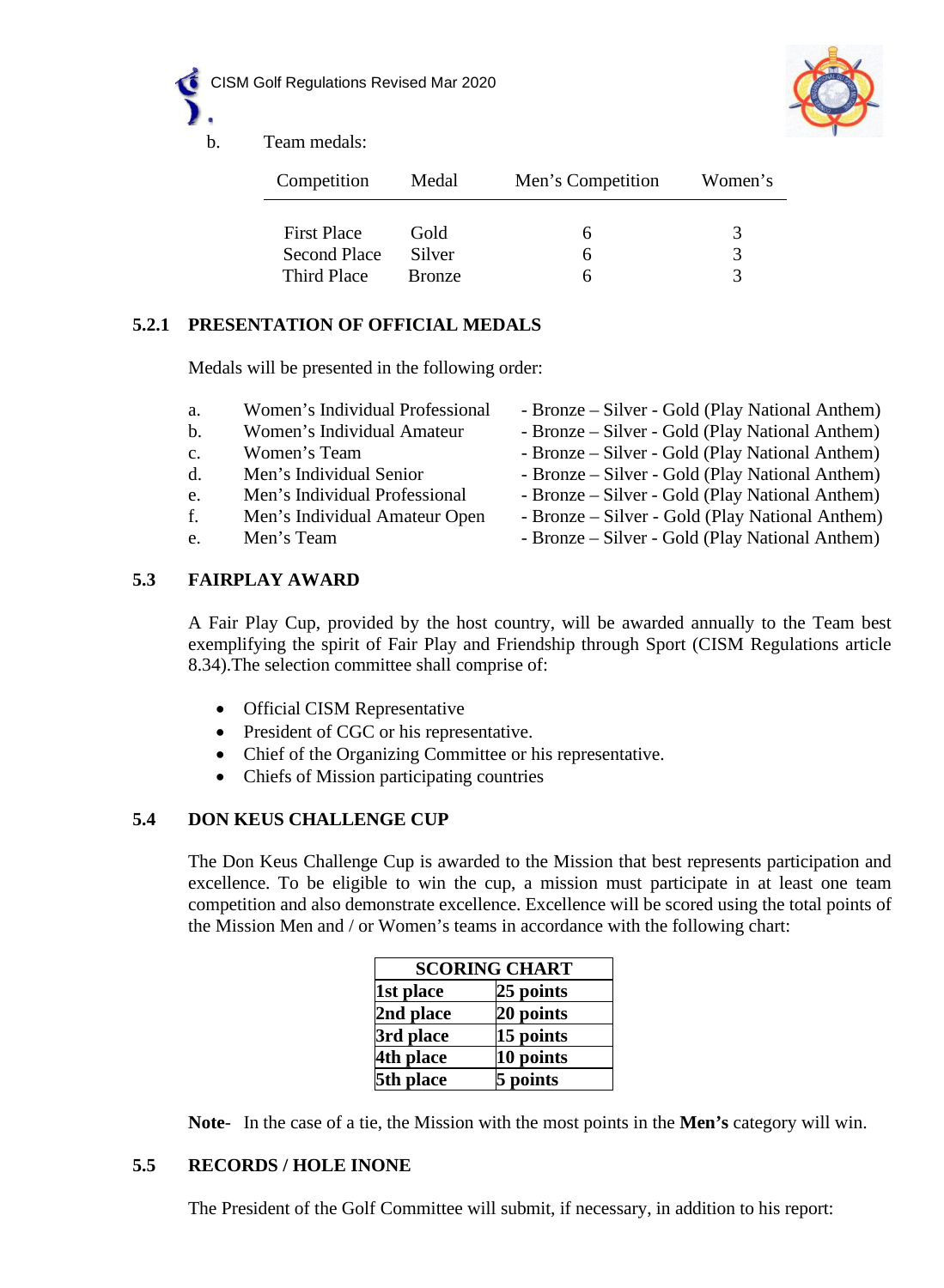



a. Form151.6/e (Request for ratification of a CISM record) to identify Individual and team records for both Men (Open and Senior) and Women as follows:

- i) Individual records:
	- 1) Men Open 18 hole record;
	- 2) Men Open 72 hole record;
	- 3) Men Senior 18 hole record;
	- 4) Men Senior 72 hole record;
	- 5) Women 18 hole record; and
	- 6) Women 72 hole record
- ii.) Team records:
	- 1) Men18 hole record;
	- 2) Men72 hole record;
	- 3) Women 18 hole record; and
	- 4) Women 72 hole record.
- b. A list of players who score a hole in one.

### **6. INVITATION**

At least six (6) months before the championship's scheduled date, the organizing nation musts end an official invitation to all member nations (CISM Regulations article 8.1). The invitation file for the Championship shall contain the points listed in the CISM Regulations article 8.2. The invitation will include two (2) reply forms. The first is a preliminary agreement form (Annex "A" of this document) that must be returned to the organizing nation at least three (3) months prior to the competition. The second is a final entry (Annex "B" of this document) that must be returned at least one (1) month prior to the competition. Details are listed in the CISM Regulations article 8. Two other forms, Composition of the mission (Annex C)  $\&$  Commitment by Chief of Delegate of the participating Nation (Annex D) are also to be returned along with above two agreements. (Please refer to Chapter VIII of the CISM Regulations for complete details pertaining to invitation procedure).

#### **6.1 INVITATION TO CGC MEMBERS**

The Organizing Committee shall send an invitation, Appendix E, to each member of the CGC using the mailing addresses provided by the CGC President. Each CGC member will reply directly to the CGC President who willing turns end a joint reply to the Organizing Committee.

### **7. ORGANIZATION**

### **7.1 AUTHORITIES OF THE CHAMPIONSHIP**

The authorities of the championship are:

- (1) Official CISM Representative.
- (2) Chief of Delegation of the organizing nation.
- (3) President of the CGC.
- (4) Technical Jury.
- (5) Jury of Appeal.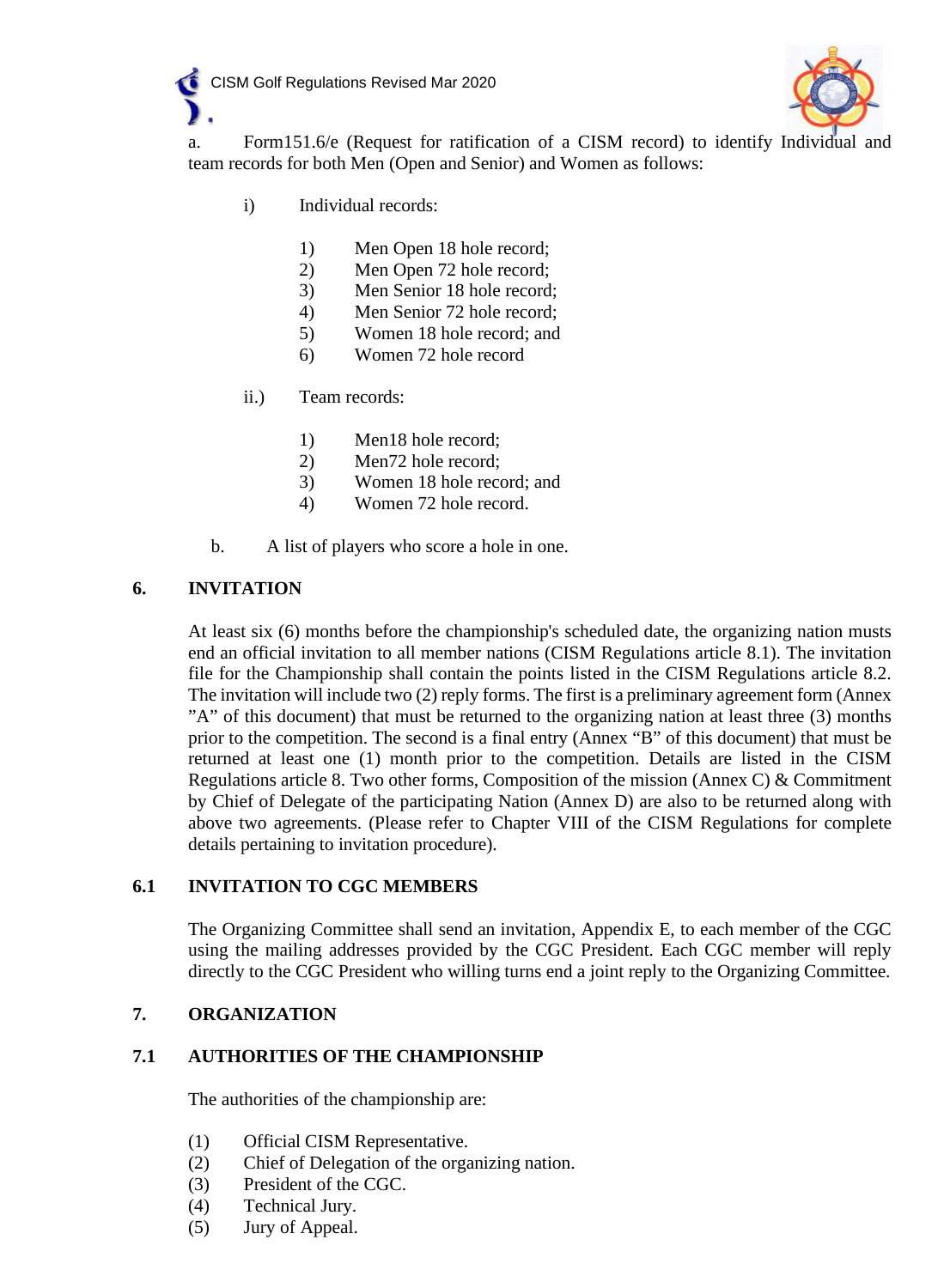



The Chief of Delegation for the host nation is responsible for all aspects of the long-term preparation for the competition (CISM Regulations article 8.10). He shall appoint a Chief of the Organizing Committee as well as an organizing committee comprised of five (5) sections– Technical, Public Relations, Finance, Logistics and Partnership & Sponsoring (CISM Regulations article 8.10B and 8.11). The organizing committee is responsible for on the spot preparation of the competition (CISM Regulations article 8.11).

### **7.3 TECHNICAL CHAIRMAN**

The organizing nation will nominate a Technical Chairman. The Technical Chairman will handle golf rules inquiries, disputes or interpretations at the first level. **Dependent upon the tradition of the organizing nation this function will either be performed by the local golf professional or by a knowledgeable rules official.** The Technical Chairman will conduct a local rules briefing during the preliminary meeting.

### **7.4 OFFICIAL CISM REPRESENTATIVE**

The Official CISM Representative is appointed by the CISM Board of Directors to attend the championship. The Organizing Committee will assign him a place of honour, with precedence overall other CISM officials, except the President of CISM. His mission & responsibilities are detailed in the CISM Regulations article 2.13 and 2.14.

### **7.5 JURY OF APPEAL**

During the preliminary meeting, the Official CISM Representative will form a Jury of Appeal for the duration of the competition comprised of himself as President and three (3) members chosen among delegates of the participating nations. Duties and appeal procedures are covered in the CISM Regulations article 8.13. All disputes or interpretations will be resolved according to the English version of this regulation. Its decision is final.

### **7.6 PRESIDENT OF THE CGC**

The CGC is composed of a President, a Secretary and several members, preferably from each continent (CISM Regulations article 2.15). Their respective Chief of Delegation nominates CGC personnel to the CISM Secretary General and the CISM Board of Directors approves their appointment. The responsibilities of the President of the CGC are found in the CISM Regulations article 2.16.

## **7.7 TECHNICAL JURY**

The Technical Jury is presided over by the President of the CGC. It consists of a minimum of four (4) persons to a maximum of six (6) persons. Members of the CGC will serve on this Jury. Where an insufficient number of CGC members are present, a jury member may be selected from among the delegates of the participating nations. The designation of jury members takes place during the Preliminary meeting. If more than four (4) candidates present themselves, a drawing of lots is done. Competitors and members of the Technical Jury cannot be part of the Jury of Appeal. Duties and procedures for handling protests are found in the CISM Regulations article 8.12. All disputes or interpretations will be resolved according to the English version of this regulation.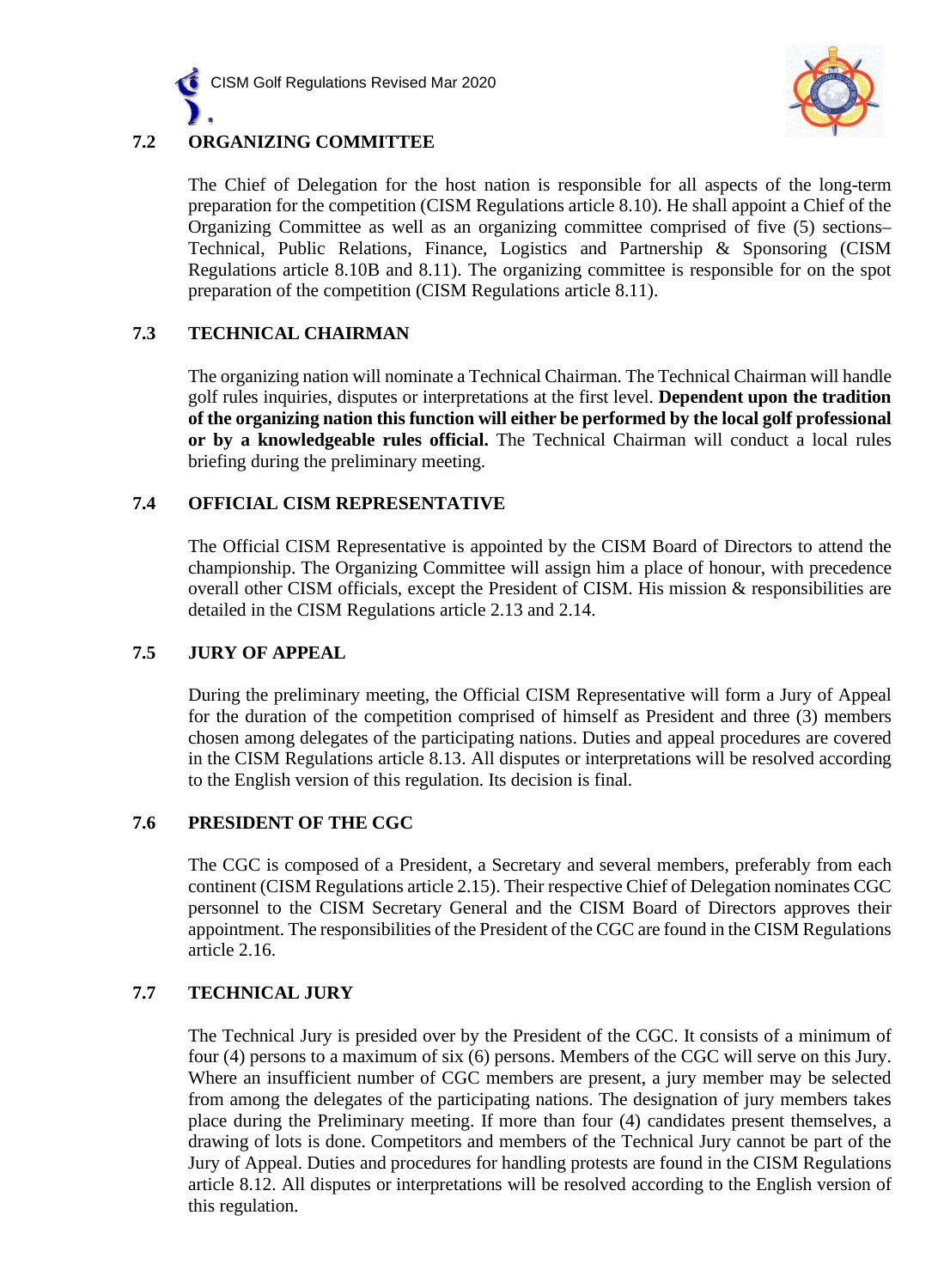



# **8. CONDUCT OF THE CHAMPIONSHIP**

### **8.1 PROGRAM OF THE CHAMPIONSHIP**

The duration of the championship will generally be seven (**7**) days.

#### PROGRAM:

| $1st$ day           | Arrival of the missions                                                                                       |
|---------------------|---------------------------------------------------------------------------------------------------------------|
| $2nd$ day           | Opening ceremony                                                                                              |
|                     | Preliminary meeting                                                                                           |
|                     | Practice round                                                                                                |
|                     | Team Captains' meeting                                                                                        |
| $3^{\text{rd}}$ day | Competition - First round                                                                                     |
|                     | Organizing committee will prepare draw for second round in accordance<br>with first round scores              |
|                     | Team Captains' meeting                                                                                        |
| 4 <sup>th</sup> day | Competition – Second round                                                                                    |
|                     | Organizing committee will prepare draw for third round based on<br>aggregate score of first two rounds.       |
|                     | Team Captains' meeting                                                                                        |
| $5th$ day           | Competition - Third round                                                                                     |
|                     | Organizing committee will prepare draw for final round based on<br>aggregate score of the first three rounds. |
|                     | Team Captains' meeting                                                                                        |
| 6 <sup>th</sup> day | Competition – Final round                                                                                     |
|                     | Closing ceremony and Banquet–Medals ceremony, Don Keus<br>Challenge Cup and Fair Play awards                  |
| $7th$ day           | Departure of the missions.                                                                                    |

Note: A cultural event could take place on one evening following play on either the third round or on the day after the last day of the championship

### **8.2 OFFICIAL MEETINGS FOR THE CHAMPIONSHIP**

The following official meetings are considered to be essential to the effective conduct of a competition (CISM Regulations article 8.27):

- Preliminary meeting(CISM Regulations article 8.28)
- Meetings of the Jury of Appeal (CISM Regulations article 8.13)
- Meetings of the Technical Jury (CISM Regulations article 8.12)
- Meetings of the CGC(CISM Regulations article 7.13)
- Meeting of the Anti-doping Commission (CISM Regulations article 8.14)
- Meetings of Team Captains/Managers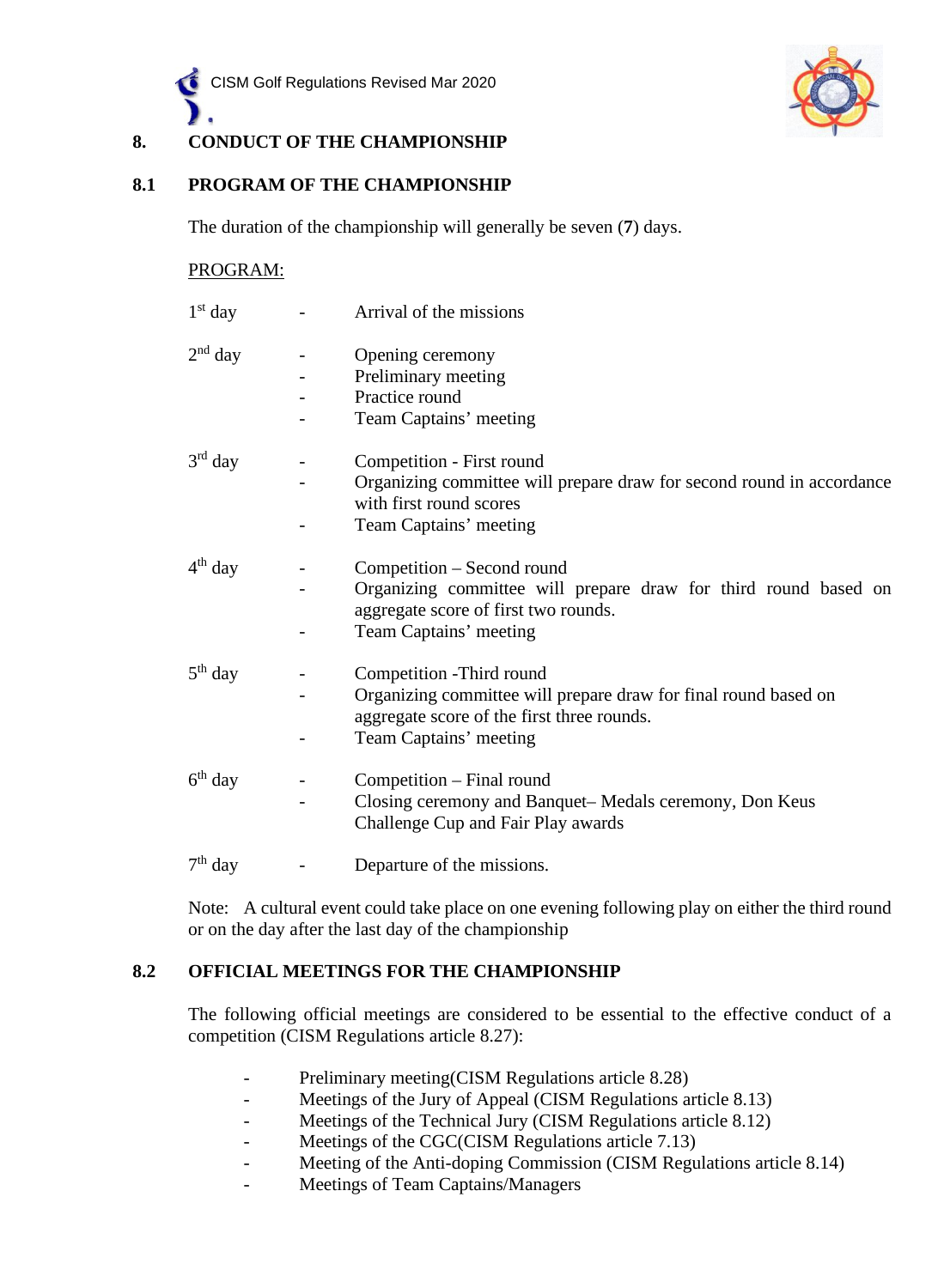



### **8.2.1 MEETINGS OF THE TEAM CAPTAINS/MANAGERS**

The Chief of the Organizing Committee plans a meeting on the day before championship following the practice round. The purpose of the meeting is to clarify any questions concerning the golf course, including local course rules. The President of the CGC will then conduct a meeting on each evening during the competition to ensure the smooth conduct of the championship. The following persons must attend:

- Chief of the Organizing Committee
- Official CISM Representative
- President and members of the CGC
- Technical Chairman/ Chief Referee
- Team Captain/Manager and / or Chief of Mission of each participating nation.

#### **9. ANTI-DOPING CONTROLS**

- **9.1** Doping is defined as
	- The presence of prohibited substances or its metabolites or markers in an athlete's bodily specimen.
	- The use or the attempted use of a prohibited substance or a prohibited method
	- The refusing, or failing without compelling justification to submit to sample collection after notification
- **9.2** Doping, according to this definition, is strictly for bidden in CISM, and especially in Golf.
- **9.3** At least at each CISM Military World Golf Championship, if possible also at other major events, anti-doping controls will be carried out according to the latest CISM Anti-Doping Regulation (CISM Regulations Chapter IX) that are fully in line with the World Anti-Doping Code of WADA. Specificities of the IGF Anti-Doping Regulation will be considered when necessary.
- **9.4** The operative responsibilities of the anti-doping controls will lie on the Anti-Doping Commission formed for the considered event. The composition and the tasks of this commission are defined in the CISM Anti-Doping Regulation.
- **9.5** As far as possible, at least 3 **(1 Male + 1 Female+ 1 Senior)** tests will be carried out without considering world records.
- **9.6** The list of prohibited substances and methods used for the anti-doping testing in CISM events will always be the actual WADA list.

### **10. OTHER ACTIVITIES**

#### **10.1 PRESS CONFERENCE ON CISM**

The Organizing Committee's public relations officer shall organize a press conference with the Official CISM Representative and the Chairman of the Organizing Committee to promote CISM and its activities (CISM Regulations article 8.29 B.1.).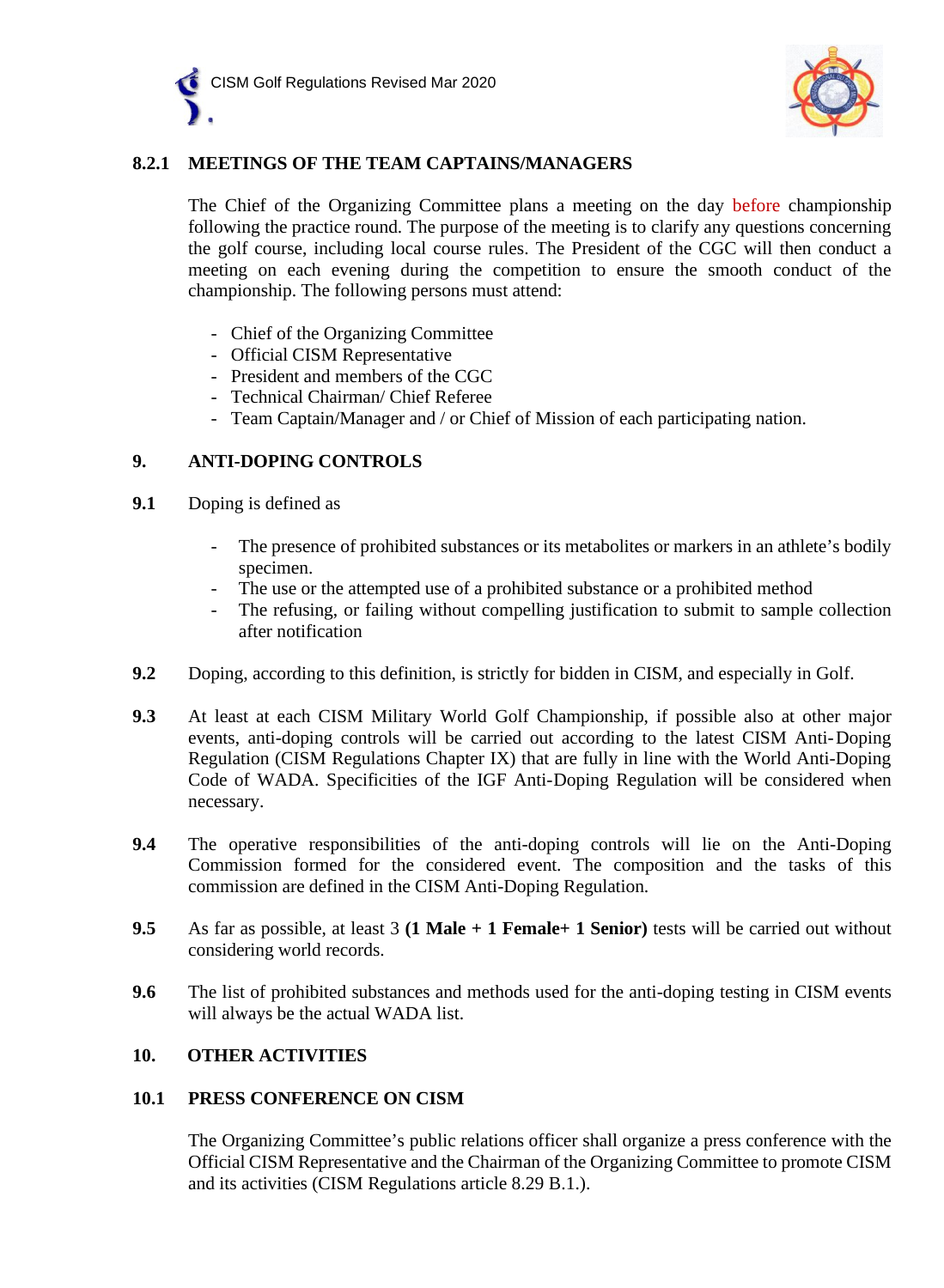



### **10.2 CULTURAL EVENT**

It is the responsibility of the host nation to include a cultural or tourist type activity in the program (CISM Regulations article 8.29 B.3.).

### **10.3 REPORTS**

The following reports are to be submitted to the Official CISM Representative at the close of the competition:

- Official CISM Representative Joint Report (CISM Regulations article 7.14 B.).

### **11. UNFORESEEN AND CONTENTIOUS CASES**

The Official CISM Representative shall judge all unforeseen and contentious cases. He may consult with the Chairman of the Organizing Committee and / or the President of the CGC if necessary. Any cases that cannot be resolved may be submitted to the CISM Appeal Commission (CISM Regulations article 2.19).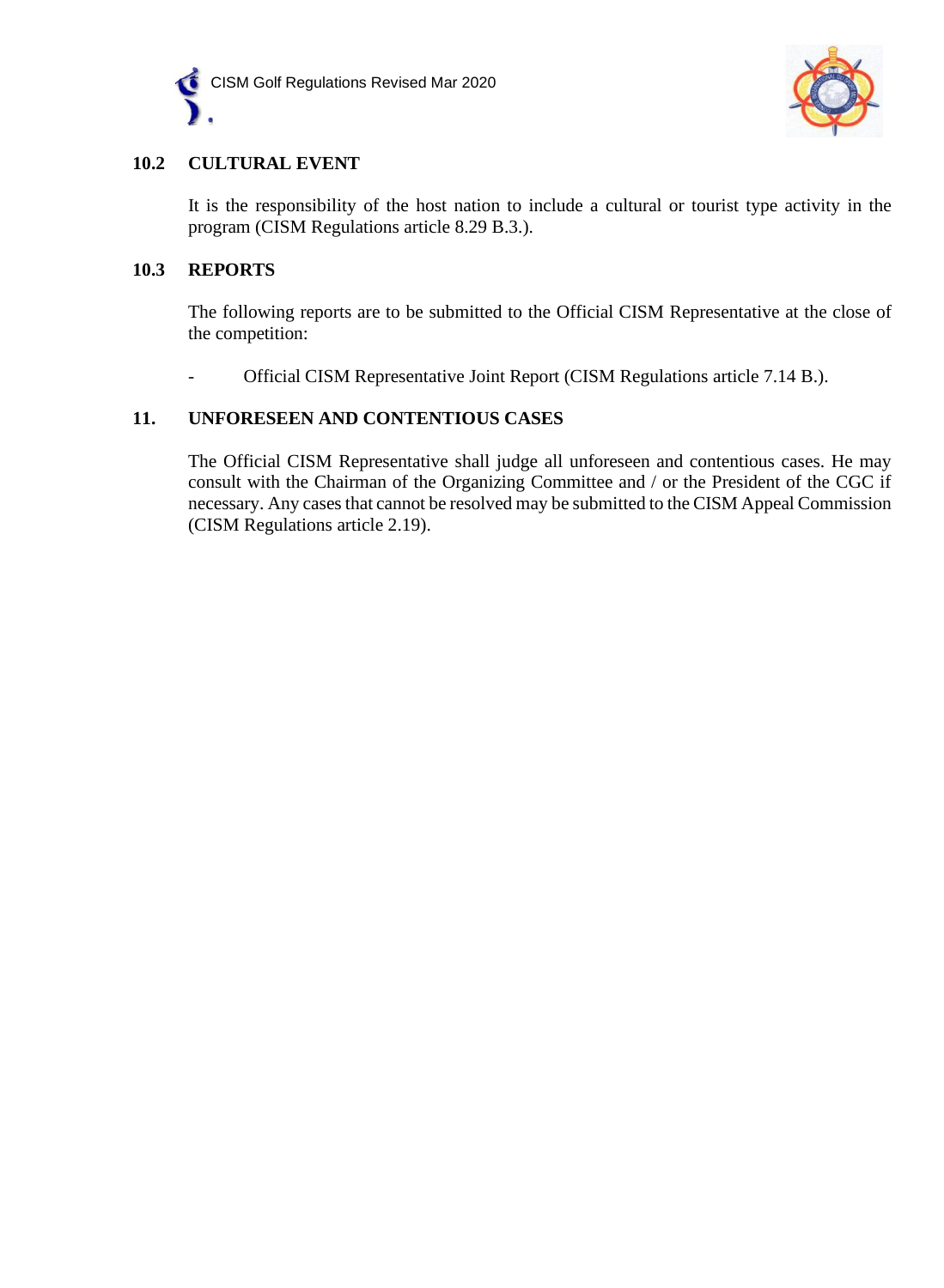







ampionship

 $\frac{1}{2}$ 

Millitar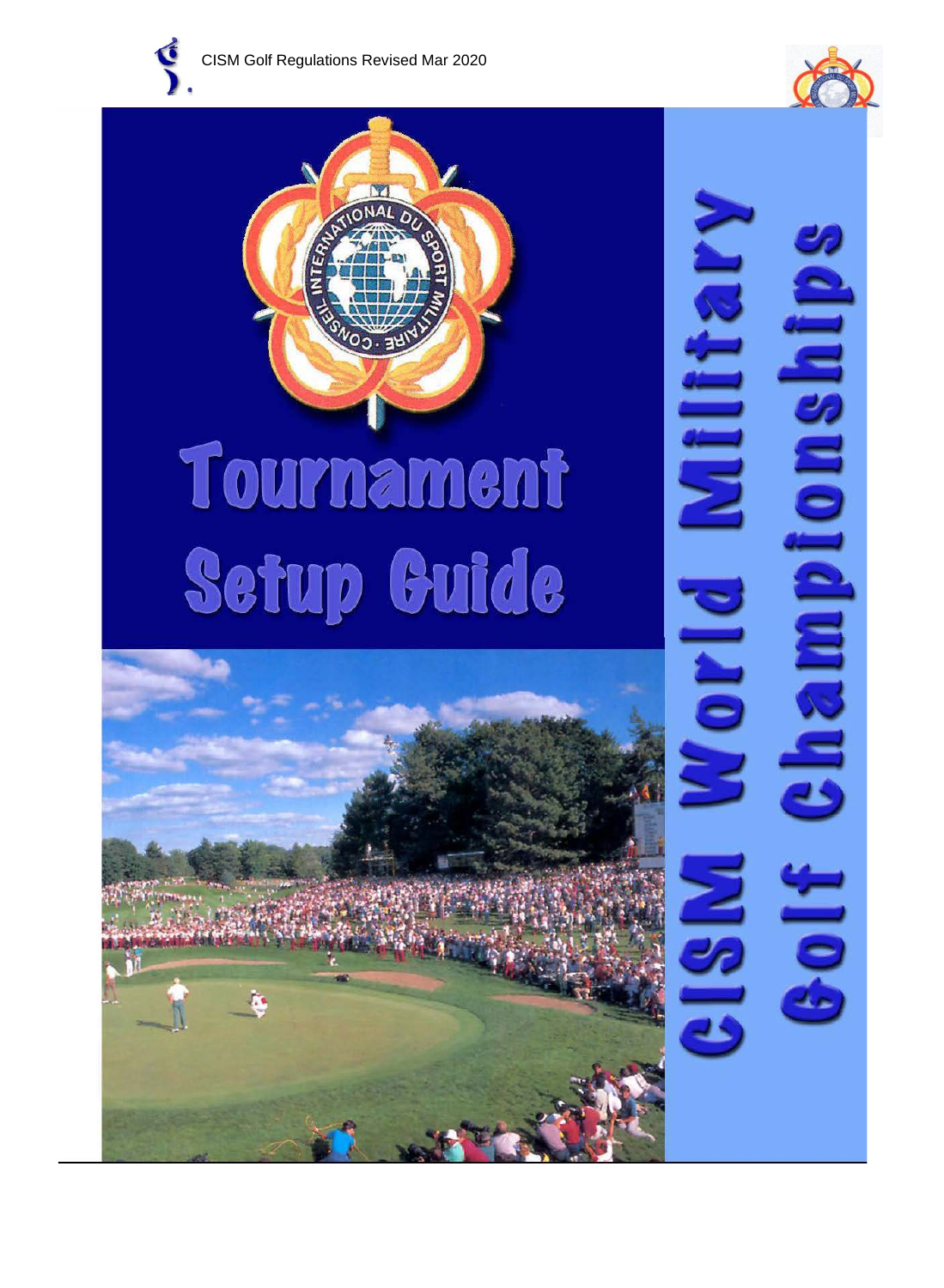



## **TOURNAMENT SETUP GUIDE**

#### **INTRODUCTION**

The following guide lines are provided to help you pre-plan your event as much possible. This is not all-inclusive, but a guide you can use as a foundation for any tournament. Establish check list sand follow them to the letter, but don't try to do everything yourself. Delegate various responsibilities to your staff who have a special talent in that area. Follow up and have progress meetings at least weekly and more often as the event draws near. This keeps you informed on all aspects of the event planning and precludes things from getting out of hand prior to the tournament. Keep all of the check lists and modifications to your event as future reference and provide a copy to a member of the **CISM Golf Committee (CGC)**. Pay close attention to detail to ensure every aspect of your plan is attended to well ahead of time. Detailed planning will give you confidence that everything can be done to ensure the event will run smoothly and is enjoyable for the players.

Don't wait until the last minute. Pre-plan as much as possible. Good prior planning and getting as much done ahead of time as possible allows time to solve any last minute and expected situations.

### **THE TOURNAMENT PLAN**

If the plan is complete and well thought out, running the tournament will be a breeze. Don't be concerned with being over-organized because you can't execute what you didn't plan for. An early step should be to arrange a planning meeting with all of your principal staff to review the contract and establish our tournament check lists. This includes an event planning sheet and an event job responsibility sheet. Once the questions have been answered and duties assigned, it's time to really get into the finite details of the competition.

You, as the Chief of the organizing committee, will probably be involved with the majority of the tournament committee positions yourself. However, each member of your staff should have a responsibility for tournament activities. The following are divided into activity categories.

### **PULL CARTS/ MOTORIZED CARTS/CADDIES**

A sufficient amount of pull carts should be available for competitors. Motorized carts shall not be used by competitors, unless a waiver is approved by the Technical Jury. Caddies shall not be used unless a waiver is approved by the Technical Jury.

#### **COURSE PREPARATION**

Course preparation starts with the entrance to your course not the first tee or the first green. You want to give the contestant a good first impression when he or she turns that corner in to the golf course. If they see how well kept the drive to the parking lot is they will naturally assume that the course is in the same condition. In the players' view, the overall condition of the course is the single most important element of a tournament. Good mowing practices with good striping (eye appeal) goes a long way toward satisfying the contestant. Course preparation should begin well in advance of the tournament. First, figure out the pin placements for the tournament; then keep open play away from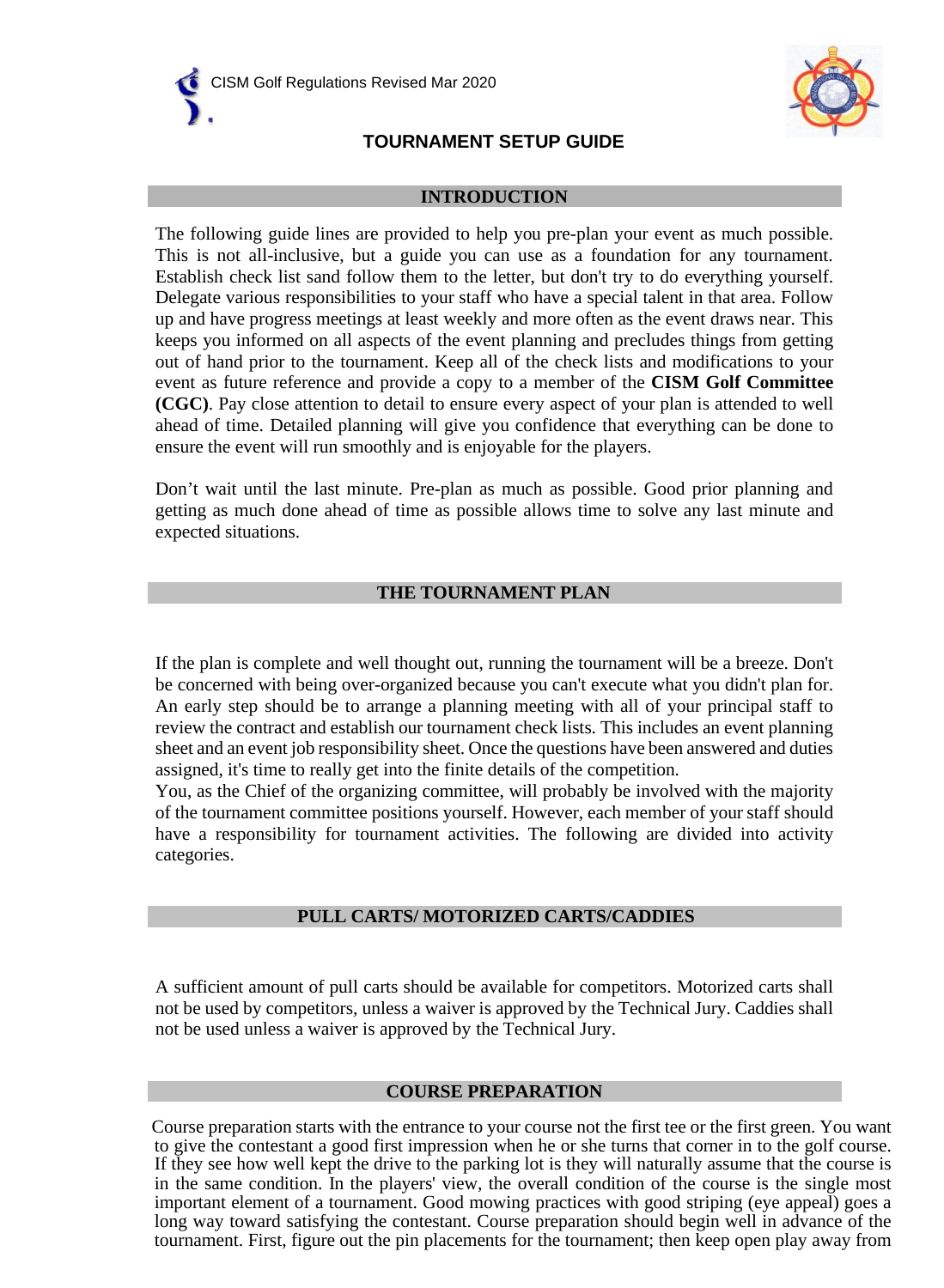



those areas for 3-4 weeks. Grass clippings are another eyesore and rules problem. Ensure the maintenance crew keeps these clippings well out of play. These are just a couple of items that you and your superintendent need to discuss well ahead of the tournament. If you have any special requirement such as long drive, most accurate drive, closest to the pin, or tee marker placements, make the superintendent aware well in advance so there are no surprises the day of the tournament.

There are several ways to work your crew in preparation for a tournament. An important element in your maintenance planning is to make any adjustments to the work schedule far enough in advance of the tournament so that the crew can do their own personal planning.

You might consider working a split schedule with half of the crew working the morning shift and the other half working the afternoon or evening shift. This reduces overtime and also ensures that some maintenance personnel are on hand during the tournament to react to any problems on the course. The Superintendent should have a radio with him at all times and be in contact with tournament headquarters and rules officials. In his absence the foreman on duty should maintain the radio. Here are a few considerations when preparing the course for an event.

#### **FAIR WAYS**

The importance of mowing the day of the tournament, or each day of the tournament *including the practice round*, cannot be over-emphasized. A closely mown fairway (1/2"to3/8") is the most desirable condition for players. If this height of cut is shorter than normal, start reducing to fairway height several weeks before the event. When time permits cross cut the fairways before the tournament. This will help reduce the graininess of the turf and provide a better cut. Start grooming early! Aerate, verti-cut, top dress and fertilize a month or so before the major event. If this is one of your majors, consider protecting the teeing areas a week or two ahead to allow time for the divots to repair. Continue good mowing practices by alternating the mowing patterns daily. Drag the tees daily if covered by dew. Treat your tees as you would your greens and you will have some very happy players.

### **PUTTING GREENS**

The single most talked about, sensitive, and visible parts of your course are your greens. It's irrelevant how good your tournament is run if the greens are in poor condition. If they are too soft, too hard, inconsistent, or not mowed properly you will have a difficult time with complaints. Also, word will spread as to the condition of the greens and their impression of the course, and your course reputation will suffer. Firm dry greens provide the best test for golfers of any caliber. Protect the areas on the greens to be used for cup settings. The cutting height you choose for the greens should be based on the caliber of player in your tournament. The most important thing is that the greens be consistent in their speed. This is where the Stimpmeter comes in handy; however only your superintendent should be allowed to "Stimp" the greens. Greens must be cut on a daily basis to include all designated practice rounds. Green height must stay consistent from day to day, starting with the practice rounds.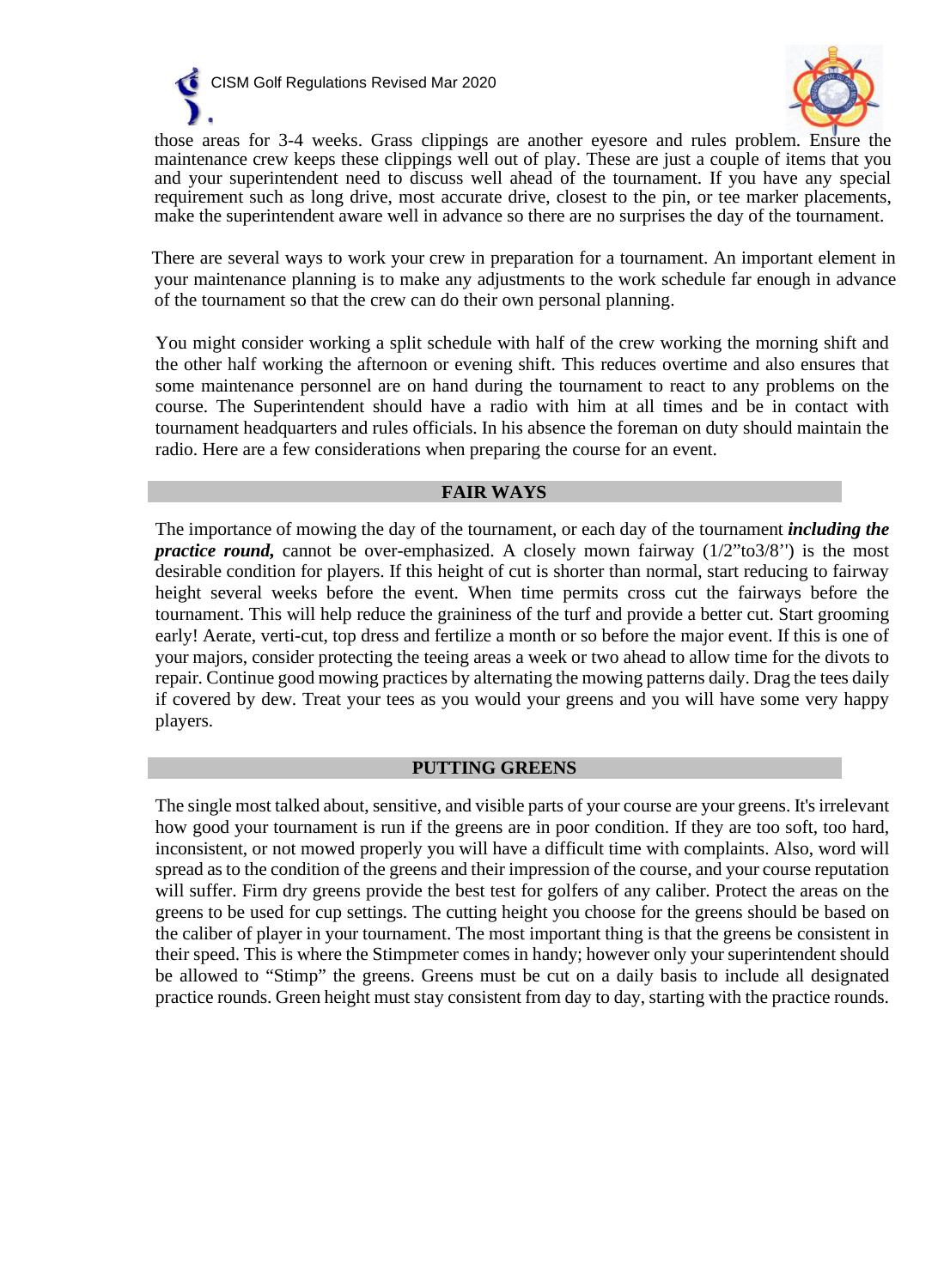



#### **BUNKERS**

The bunkers are another area that players use to judge the condition in golf course. If bunkers are not trimmed or properly filled with the right type of sand or weeded it gives the impression that course maintenance is substandard. The settled depth of sand in bunkers should be 4 to 6 inches, except that the sand in the faces of bunkers must be shallow enough and firm enough to prevent balls from plugging and perhaps becoming lost. If any fresh sand is put in to bunkers, it should be done at least 3 months before the competition. Then if there is no heavy rain storm, the sand should be soaked artificially so that it will firmly settle. All bunkers should be raked daily. It is recommended to place rakes outside bunkers at spots where they will east likely come into play. Practice areas should be maintained similarly to the conditions on the course.

#### **PRACTICE AREAS**

When preparing the golf course ensure that the driving range is maintained at the same level as the rest of the course. Practice bunkers should be raked daily and the putting green **should** be the first green cut in the morning before the contestants arrive. Your practice areas are just as important as the rest of the course as these areas are the first part of the course the contestant uses. If you have a dispensing machine on your range make sure it is full of balls and operational. The change machine should also be checked to ensure it is full of change or tokens and fully operational. Have a staff member at the driving range with a radio to help contestants. Test the PA system to ensure that it can be heard in all practice areas.

#### **FOOD AND BEVERAGE**

When planning for the golf event, you should also consider the food and beverage area and its relationship to the tournament. To make all of this easier, you might consider making a catering brochure for your food operation. You can add this to the tournament packages you provide. A key to a successful food and beverage operation is to use some type of check list to guide you through the event. Develop your own check list to conform to your operation.

#### **PRO- SHOP**

One of the biggest reflections on you and the way you manage your course is the way you prepare the pro-shop for a tournament. The shop should be, at a minimum, clean, organized, well run, and the personnel well informed on every facet of the tournament.

The following checklist may help you prepare the shop for a tournament:

- One week prior to your event, give the proshop a good top to bottom cleaning. It makes cleaning during the tournament much easier.
- Based on the size of the tournament, adjust personnel schedules to cover the shop as well as other duties necessitated by the tournament.

• Have frequent meetings with your staff so they stay well informed. Conduct an after tournament meeting to discuss the successes and things to do better. Write an after action report on every tournament and event you hold. Have your assistants write an after-action report for their areas of responsibility.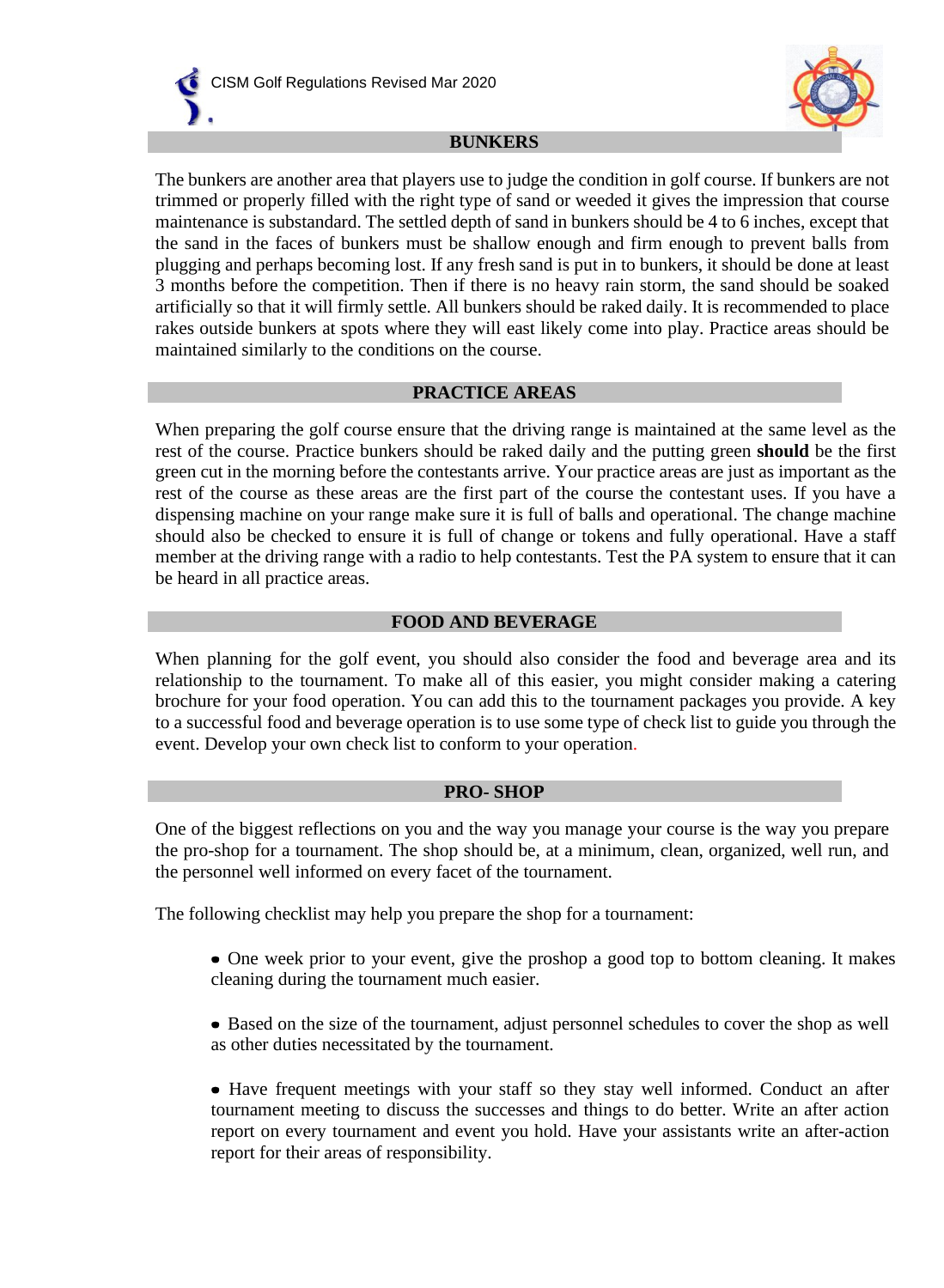



- Establish a bulletin board for messages. Usually the score board is a good place for contestant messages.
- Have your pro shop personnel wear name tags.
- If the tournament has a theme, think about decorating your shop to that theme.
- Have a sale during the tournament. These are just a few items that you can use to make the operation run smoother. Add to the list those things that are unique to this event.

#### **PAIRINGS**

One of the most important and sought after documents in your tournament is the pairing sheet. The pairings should be posted as far in advance as possible, and throughout the clubhouse so it's easy for contestants to find out when and where they play. Also, ensure that each person in the proshop, cartbarn, bagdrop, and club storage has a copy of the pairing sheet. The pairing sheet should be neatly typed. The following are some guide lines to be considered when making the pairings for your tournament:

- Tee time intervals should be established at 10-minute intervals
- Each group **must** have one player from a different country.
- The pairing sheet should have the following information:
	- $\triangleright$  Originator of the event
	- $\triangleright$  Format
	- $\triangleright$  Name of course being played
	- $\triangleright$  Discontinuing play due to lightning or darkness
	- $\triangleright$  How to identify the rules officials and the rangers (marshals)
	- $\triangleright$  Players and play-off procedures with time and place

Ensure that all players know the rules official has the authority to penalize contestants for slow play. Guidance for match and stroke play draws are in the Rules of Golf.

#### **THE SCORE CARD**

Rule 33-5, of the Rules of Golf, states that each competitor shall be issued a score card containing not only the competitor's name, but also the date. Rather than print each contestants name on the card by hand consider using short file labels that can be typed in advance and easily removed for those last minute changes. This saves a lot of time particularly if you are running a multi-day tournament and change pairings after the first round. Consider having special score cards printed. Just make sure you budget for it and get the cards well ahead of time. One of your tournament sponsors may wish to supply the cards with their name or logo discretely printed somewhere on the card. Make sure that CISM logo is also printed on the card.

#### **THE SCORE BOARD AND SCORING AREA**

The bottom line of any tournament is the scoring and how efficiently the scoring committee runs the operation and gets the results out. There is nothing worse than waiting an hour for results. In the preparation and planning phases of the event ensure you assign enough people to do the scoring. If you are using a computer, assign a runner to bring the scorecards from the scoring area to the computer for posting. Keep the scoring secure so that only contestants and officials are allowed near the scoring table. **The scoring table should be located in plain view near the 18th green to ensure players hand in their score cards immediately following their round.** The scoring table should have a table cloth and a box or cup for the players to put their pencils when finished signing their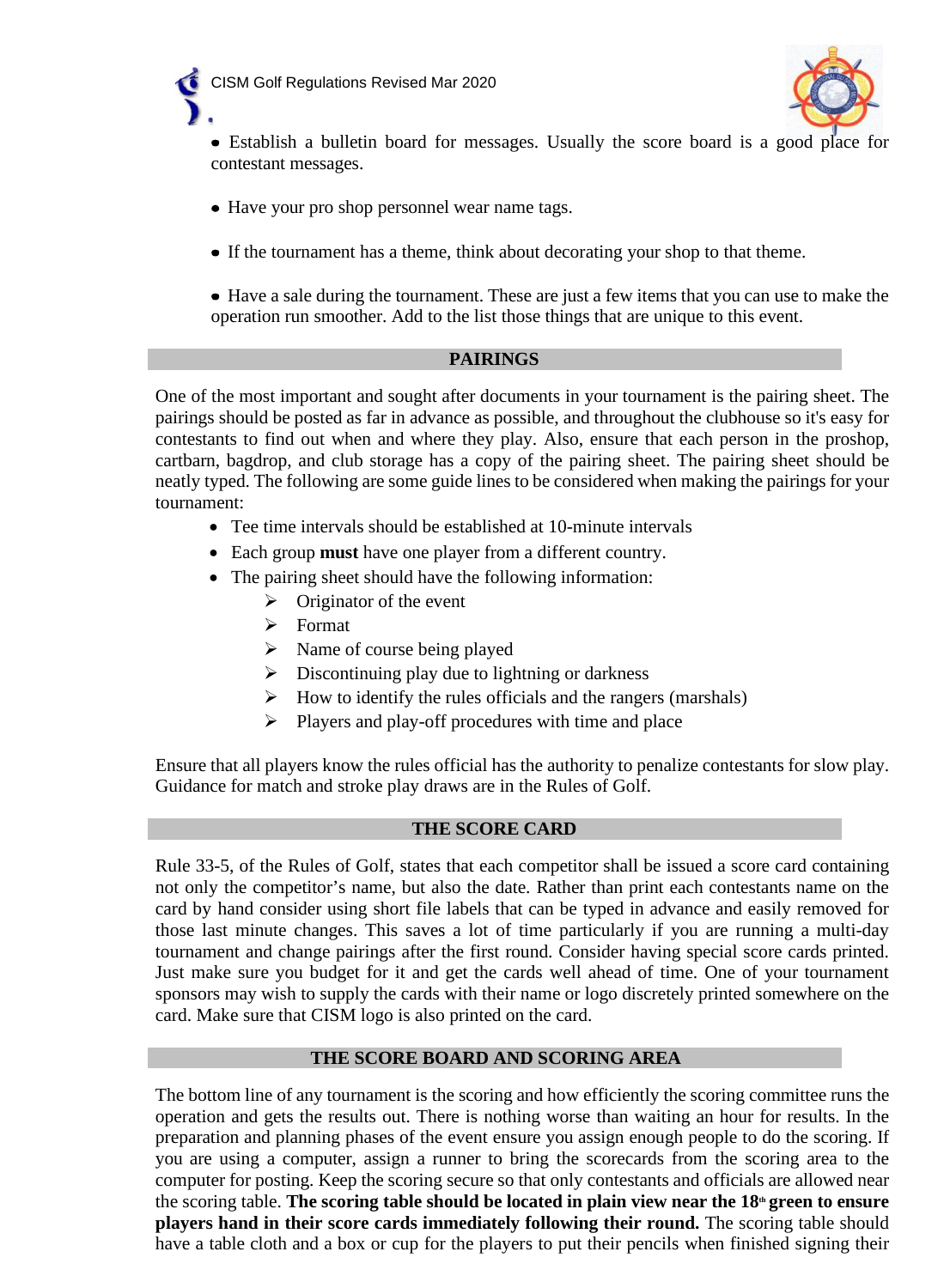



cards. Remember, the scoring committee is responsible for the total score and the player is only responsible for the hole-by-hole totals.

The score board is the one item everyone sees, studies, commiserates over, and reviews their standings. As a result of this the score board should be your show case for the tournament. When you select an area to establish a score board it should face north or south so that it does not face the sun. This makes it much easier on the scorers and the spectators. It should also be in an area that will accommodate both players and spectators. When planning the score board's construction ensure that it is large enough to post the largest tournament the course can accommodate. It is important to ensure that you have enough score sheets to handle the event. You might consider having customized sheets printed for CISM.

These are just a few of the considerations you must take into account when laying out the score sheets and score board. If you are using calligraphy pens make sure you have extras of the same size and color and that they do not dry up). The longest name determines the size pen you use. Don't crowd your work. Don't try to white out mistakes, as it never looks right. Use correction tape or cut portions of a score sheet to cover misprints. A glue stick comes in very handy for repairs. Make sure you also have scissors, rule book, pairing sheet, note book, calculator, stapler, scorecards, tournament rules sheet, waste basket, sunglasses, sunscreen, and plastic to cover the score board in the event of rain, especially if it stays up overnight. Keep the area organized, clean, and free of spectators by roping off the score board area.

The players' names should be listed alphabetically on the score sheets by country. This will make it easy to find the names when posting and easier for the spectators to find who they are looking for. Put the score sheet header in the same color as the country on the score card. Include summary sheets in your planning. Summary sheets give the contestants a quick reference as to where they are and where team stands overall.

#### **ARRIVAL / REGISTRATION**

Here's an opportunity to reinforce the competitors impression of your organization and golf club, good or bad! The following are some helpful hints for the arrival /registration area:

- Good signage to make it easy for the people to find the registration area.
- Friendly and knowledgeable staff manning the registration area.
- Appropriate Base Security personnel present.
- Have several digital cameras, photo and card printers and laminating machines on hand to prepare security passes for all participants.
- Have bag tags with each competitor's name on them, stickers or some method that can be used to identify golf bags.
- Large table with table cloth and chairs.
- Provide welcome information booklet detailing accommodation, eating and transportation arrangements for all participants – it should include a map of the Base, competition information, a rules sheet, a pairing sheet and a local restaurant guide.
- Alphabetized list of players with starting times and /or starting holes.
- Have visitor's passes at the front gate with an alphabetized list of the players by country (coordinate with Base Security).

With all of this information in hand the guest should now feel comfortable and know everything he or she needs for participating in the tournament.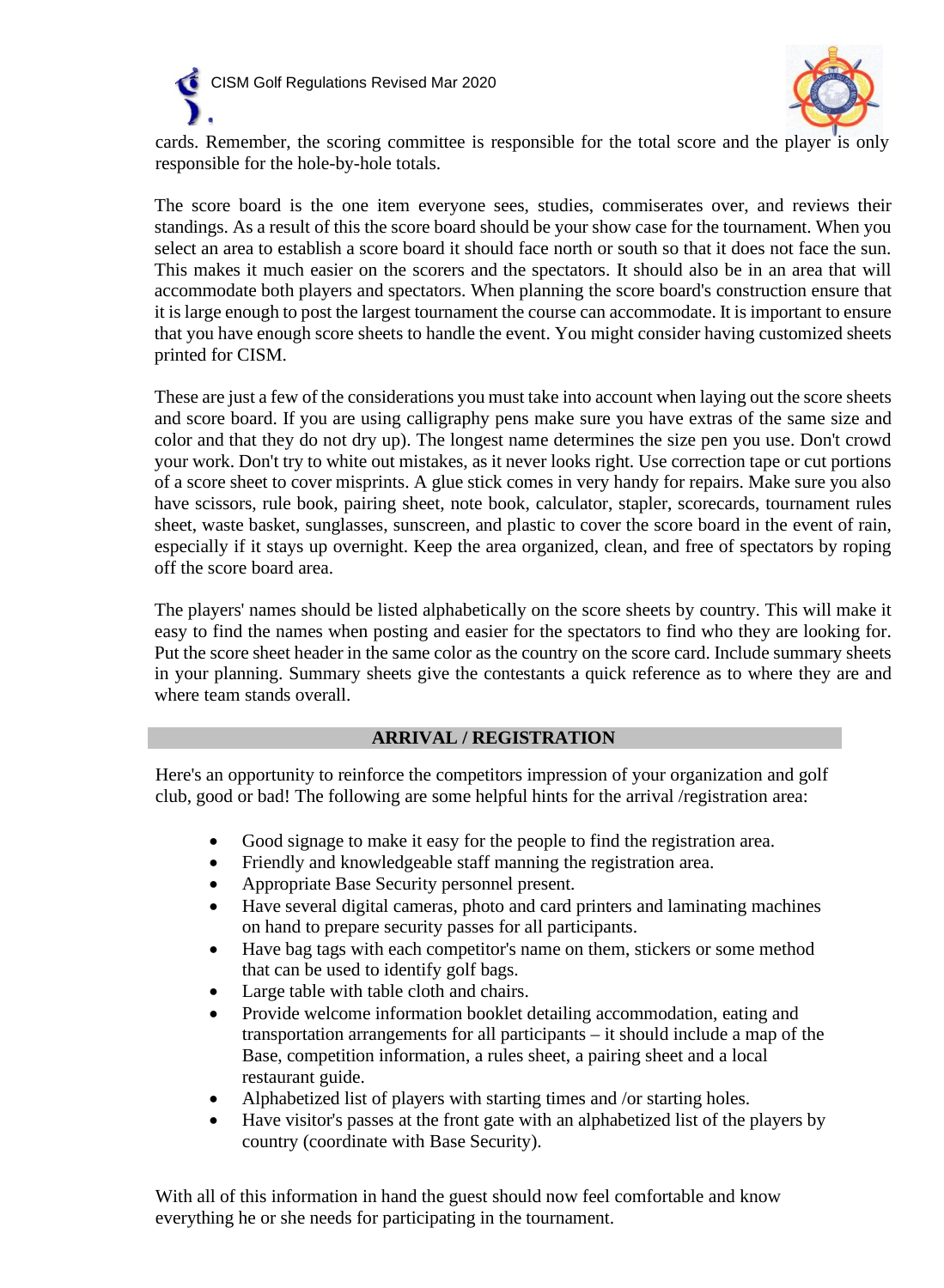



#### **STARTERS**

The starter in a major event is the voice of the tournament. They should be articulate, organized, and conversant with the tournament and its format. Make this position one of prominence. Besides announcing the players to the tee the starter's additional duty is to keep the tee running on time. This becomes critical when you are using a split tee format. The starter should not run the tee a head of the posted time, as this will cause as much of a problem as a late tee. The international representation of CISM will provide challenges in appropriate pronunciations of names. It is recommended that the starter become as familiar as possible with the names prior to each player being announced. Seek out the team captain or Chief of Mission for assistance in correct pronunciation.

#### **RANGERS / MARSHALS**

You might consider calling the ranger a "customer service representative" rather than ranger or marshal. This gives the customer and contestants a better feeling when approached by this person. The customer service rep should be equipped with a first aid kit, 2-way radio, towels, pairing sheet with starting times or starting holes, and, if possible, be trained in CPR. This person, unless designated as an official, should not make a rules or pace of play call, but contact an official to make the call. The people you select should be friendly, project authority, and possess people skills.

### **AWARDS PRESENTATION (AT CLOSING BANQUET)**

The final part of the event must be as well organized as the first. The awards ceremony can make up for any shortcomings during the day, and cause the customer to leave with a good feeling, and wanting to come back again. If you are the Master of Ceremonies make sure you have notes that cover all of the bases. The following are some tips that will help make the awards presentation a success:

- Test the audio equipment well in advance.
- Set up the awards table close to the podium and label the order of presentation Have a legible tournament summary in front of you.Ensure when you are addressing the group, you thank the staff, sponsors, volunteers, superintendent, tournament committee, prize committee, food and beverage staff.
- Start the awards with the least award first, progressing to the most important award.
- Play the National Anthem for each gold medal presented–i.e. Women's Individual, Women's Team, Men's Individual, Men's Senior and Men's Team Champions.Thank the appropriate winners and the rest of the players for participating in the event.Write an after-action report of the tournament as soon as possible. If you have committees, have each chairman write their report and then consolidate the reports. Submit this report to CISM representatives.Following the ceremony, call the local newspaper sports desk and give them the tournament results. You should also provide the same information to the Base paper.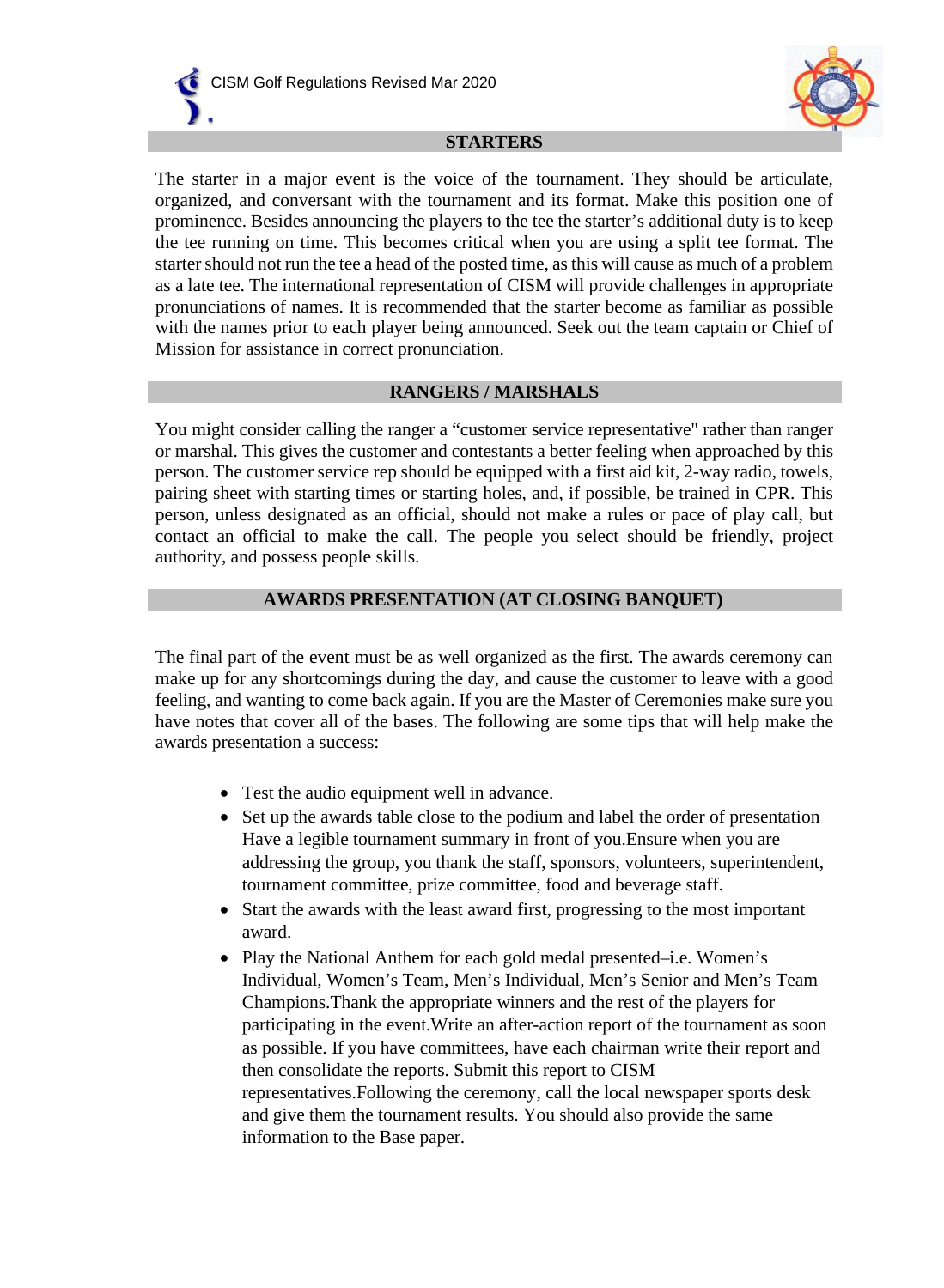



### **STAFF ASSIGNMENTS**

Each staff person has a responsibility for tournament activities. The following must be included in a check list for your various staff positions. The list should be divided in to activity categories with the following serving as a minimum:

|                               | Staff        | Date     | Date      | <b>Notes</b> |
|-------------------------------|--------------|----------|-----------|--------------|
|                               | Assigned     | Required | Completed | Price        |
|                               |              |          |           |              |
| <b>Budget</b>                 |              |          |           |              |
| Dates                         |              |          |           |              |
| Coordinator                   |              |          |           |              |
| <b>Entry Printed</b>          |              |          |           |              |
| <b>Entry Distributed</b>      |              |          |           |              |
|                               |              |          |           |              |
| List of Players Pairings      | <b>Start</b> |          |           |              |
| Times Tee Assignments Flights |              |          |           |              |
| Pairings Typed/Posted         |              |          |           |              |
| Coordinator:                  |              |          |           |              |

| Awards/Prizes         |            |  |  |
|-----------------------|------------|--|--|
| Tee (Hole) Sponsors   |            |  |  |
| Putting<br>Contest    | Setup      |  |  |
|                       | Circles on |  |  |
|                       | Closest to |  |  |
| Pin<br><b>Markers</b> |            |  |  |
|                       | Long       |  |  |
| Drive<br>Markers      |            |  |  |
|                       | Straight   |  |  |
| <b>Drive Contest</b>  |            |  |  |

*Coordinator*: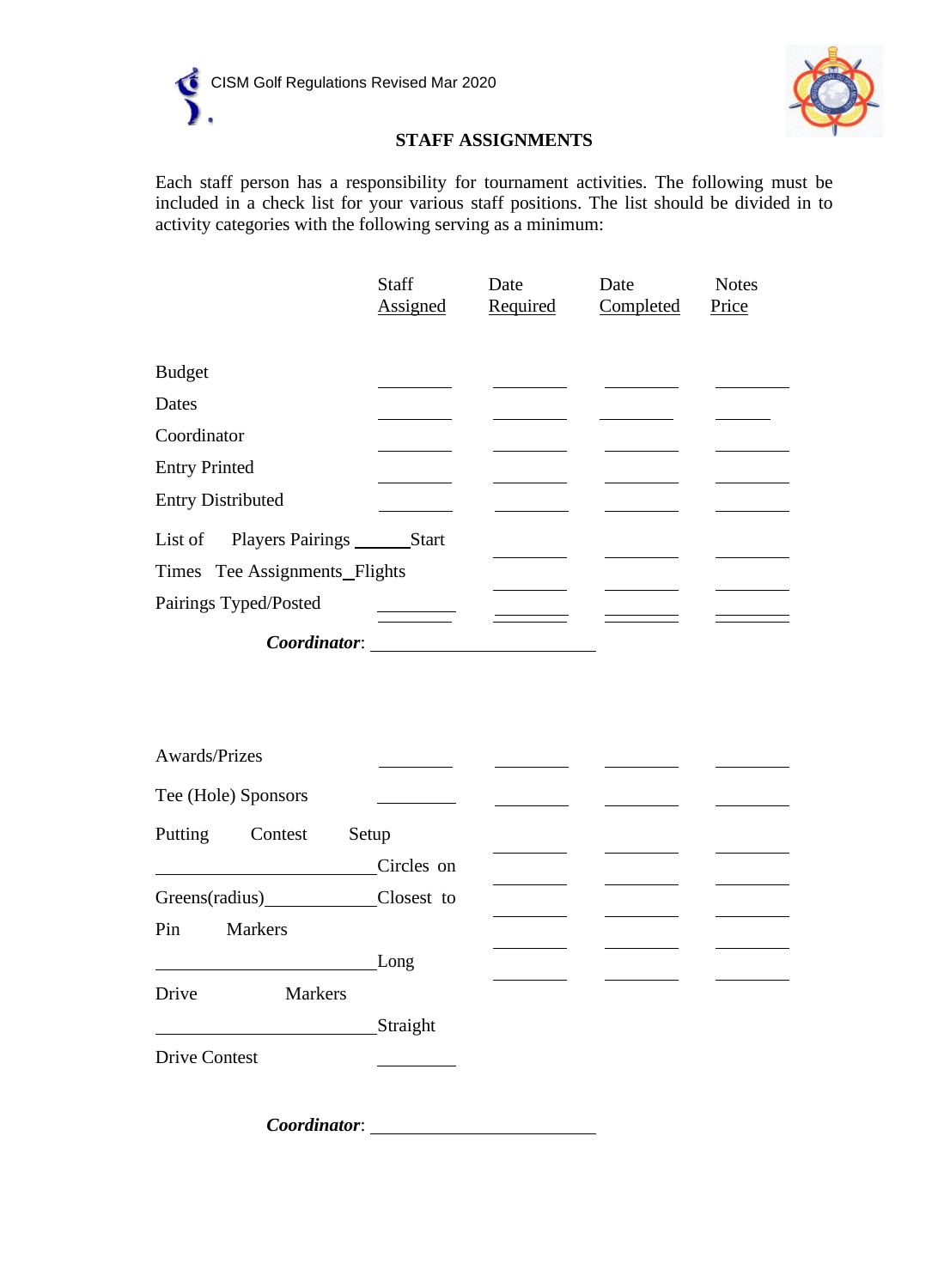





|                                      | Date<br><b>Assigned</b>                     | Date<br>Required | Date<br>Completed | <b>Notes</b><br>Price |
|--------------------------------------|---------------------------------------------|------------------|-------------------|-----------------------|
| <b>Score Sheets</b>                  |                                             |                  |                   |                       |
| Scorecards                           |                                             |                  |                   |                       |
| Scorecard Service/Posting____Scoring |                                             |                  |                   |                       |
| Area / Tables                        |                                             |                  |                   |                       |
|                                      | Order Bag                                   |                  |                   |                       |
| Tag                                  |                                             |                  |                   |                       |
| <b>Bag Tags Prepared</b>             |                                             |                  |                   |                       |
|                                      | Storage                                     |                  |                   |                       |
| <b>Tags Prepared</b>                 |                                             |                  |                   |                       |
|                                      | Format/Sc                                   |                  |                   |                       |
| orecard/Rules                        |                                             |                  |                   |                       |
|                                      | Event                                       |                  |                   |                       |
| <b>Summary Report</b>                |                                             |                  |                   |                       |
|                                      | <b>Block</b>                                |                  |                   |                       |
| Sheets/Summaries                     |                                             |                  |                   |                       |
|                                      | Playoff                                     |                  |                   |                       |
| <b>Procedure Posted</b>              |                                             |                  |                   |                       |
|                                      | Coordinator: University of the Coordinator: |                  |                   |                       |
| <b>Local Rules</b>                   |                                             |                  |                   |                       |
| Definition<br>Course                 |                                             |                  |                   |                       |
|                                      | Course                                      |                  |                   |                       |
| Setup                                |                                             |                  |                   |                       |
| <b>Hole Placement Charts</b>         |                                             |                  |                   |                       |
|                                      | Rangers/                                    |                  |                   |                       |
| Marshals                             |                                             |                  |                   |                       |
|                                      | Rules                                       |                  |                   |                       |
| Committee                            |                                             |                  |                   |                       |

*Rules Chairperson*: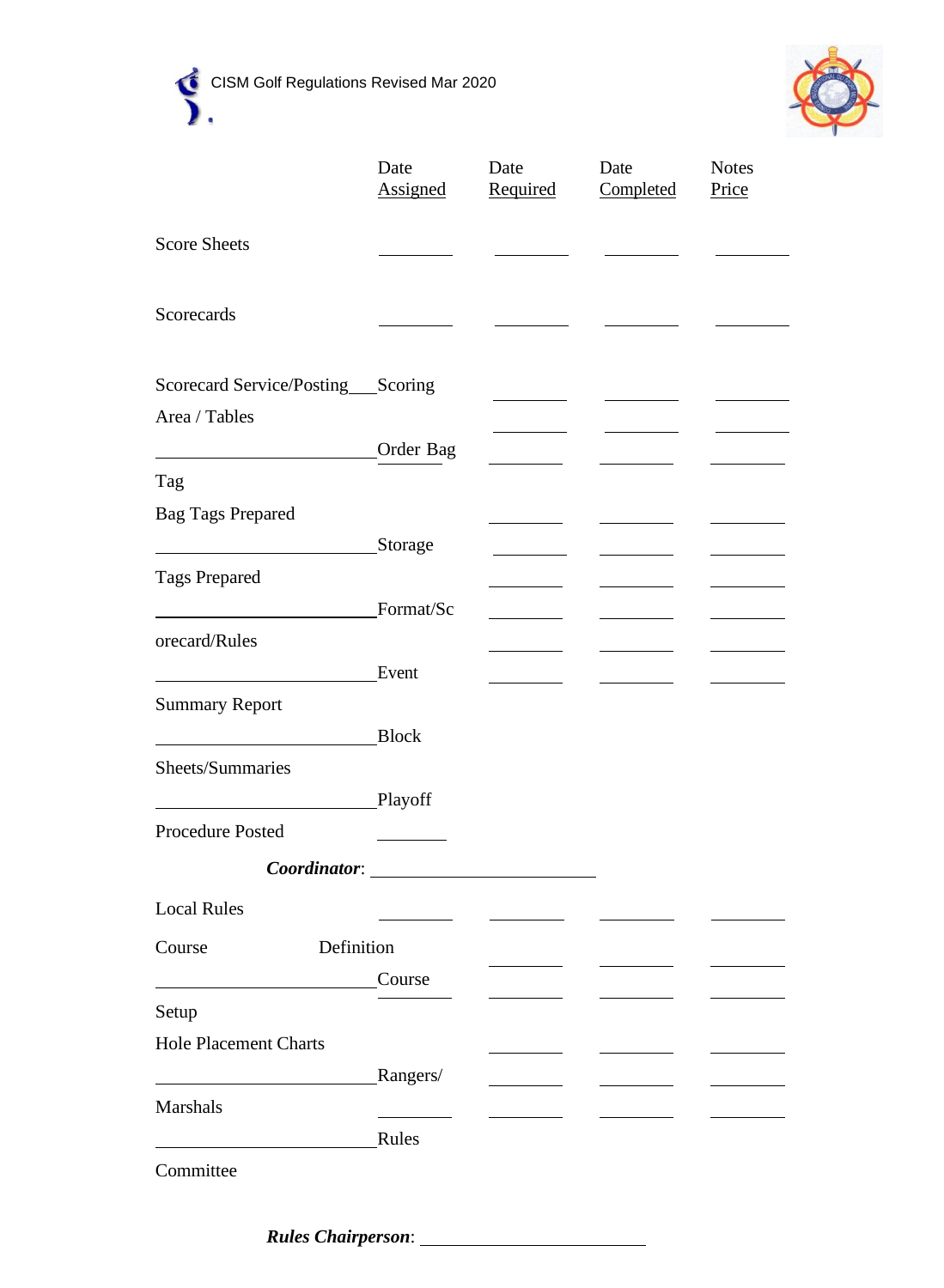



|                                             | Date<br><b>Assigned</b> | Date<br>Required | Date<br>Completed | <b>Notes</b><br>Price |
|---------------------------------------------|-------------------------|------------------|-------------------|-----------------------|
| <b>Registration Table(s)</b>                |                         |                  |                   |                       |
| Starter's Supplies (pencils,                |                         |                  |                   |                       |
| ashtrays, score cards, etc.)                |                         |                  |                   |                       |
| Scoring Table(s)<br>Starting/Tee<br>Tables, | Chairs                  |                  |                   |                       |
|                                             | Tables/Ch               |                  |                   |                       |
| airs, Course                                |                         |                  |                   |                       |
|                                             | Contest                 |                  |                   |                       |
| Marker son<br>Course                        | Place                   |                  |                   |                       |
| <b>Signs on Course</b>                      |                         |                  |                   |                       |
|                                             |                         |                  |                   |                       |
| Pick Up<br>Sign<br>son                      | Course                  |                  |                   |                       |
|                                             | Furniture/              |                  |                   |                       |
| <b>Supplies</b>                             |                         |                  |                   |                       |
|                                             | Awards                  |                  |                   |                       |
| Tables                                      |                         |                  |                   |                       |
| <b>Pull Carts</b>                           |                         |                  |                   |                       |
| Bags/Clubs Storage                          |                         |                  |                   |                       |
| <b>Golf Range: Setup</b>                    |                         |                  |                   |                       |
|                                             | Attendant               |                  |                   |                       |
| Pick Up                                     |                         |                  |                   |                       |
| Coordinator:                                |                         |                  |                   |                       |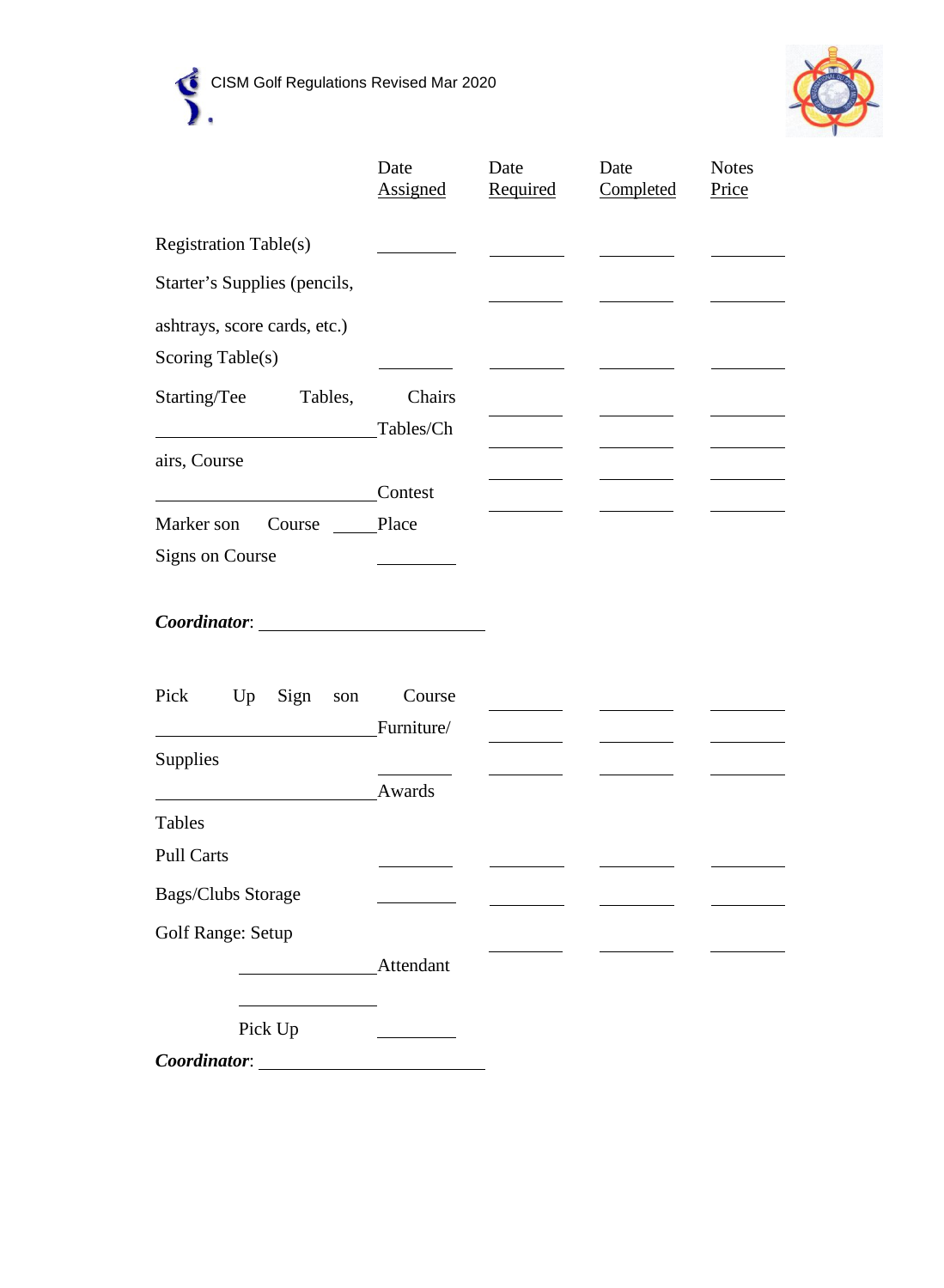



|                             | Date<br>Assigned    | Date<br>Required | Date<br>Completed | <b>Notes</b><br>Price |
|-----------------------------|---------------------|------------------|-------------------|-----------------------|
| Food Service/Menu           |                     |                  |                   |                       |
| Food/Beverage-              | Course              |                  |                   |                       |
| Decorations                 |                     |                  |                   |                       |
| Entertainment/Cultural      |                     |                  |                   |                       |
|                             | Day                 |                  |                   |                       |
|                             | Bar/Bever           |                  |                   |                       |
| age Service                 |                     |                  |                   |                       |
|                             | Guests              |                  |                   |                       |
| Speakers                    |                     |                  |                   |                       |
| <b>Meeting Requirements</b> |                     |                  |                   |                       |
|                             |                     |                  |                   |                       |
|                             | <b>Coordinator:</b> |                  |                   |                       |
|                             |                     |                  |                   |                       |
| Publicity Media/            |                     |                  |                   |                       |
| Press                       |                     |                  |                   |                       |
| Photography                 |                     |                  |                   |                       |
| Historian                   |                     |                  |                   |                       |
| <b>Welcome Signs</b>        |                     |                  |                   |                       |
| <b>Press Releases</b>       |                     |                  |                   |                       |
|                             |                     |                  |                   |                       |
| Coordinator:                |                     |                  |                   |                       |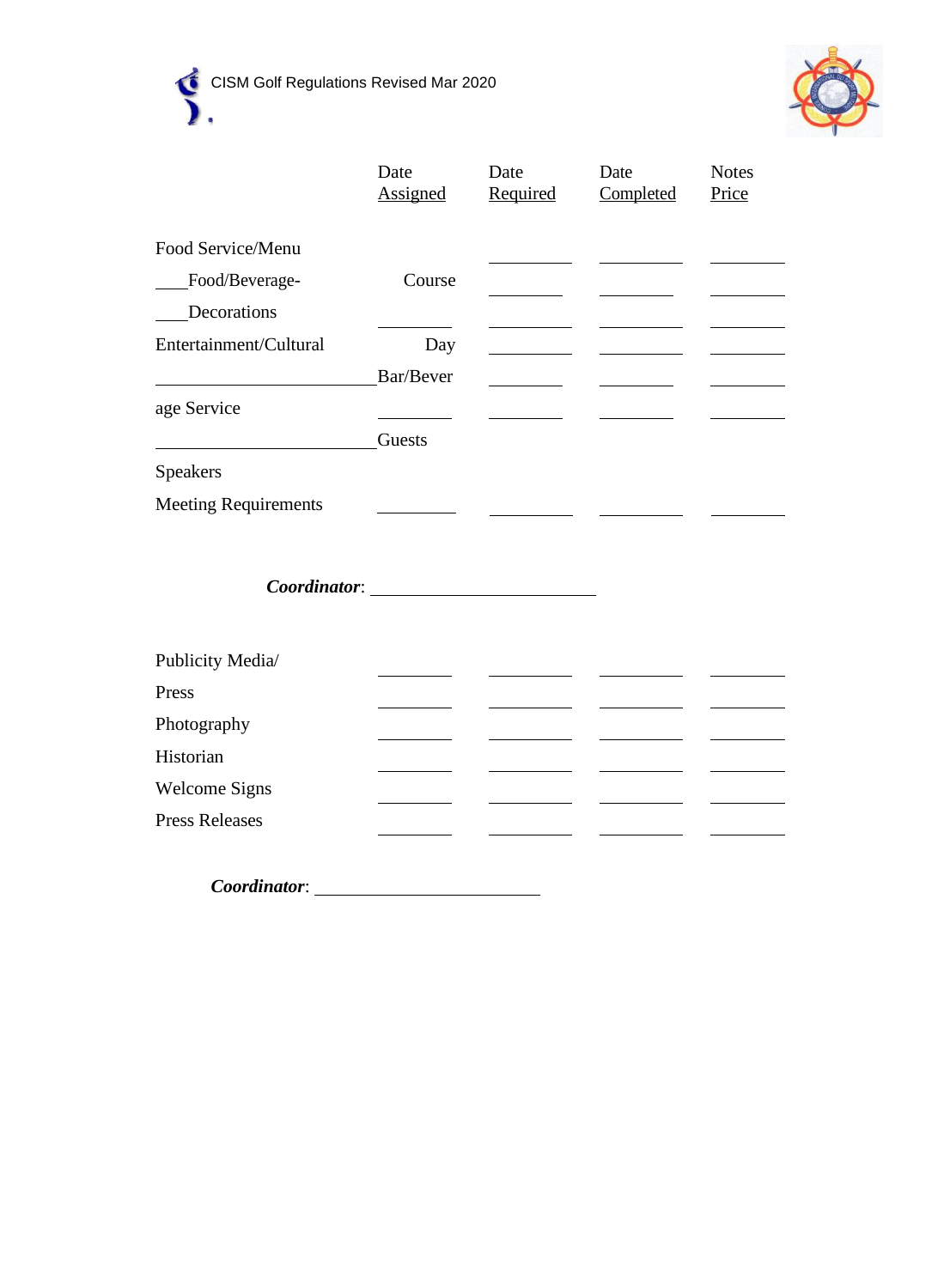

|                                        | Date                      | Date     | Date      | <b>Notes</b> |
|----------------------------------------|---------------------------|----------|-----------|--------------|
|                                        | Assigned                  | Required | Completed | Price        |
| Accommodation                          | Cleaned                   |          |           |              |
| Linen/Blankets/Pillows                 |                           |          |           |              |
| Rooms Assigned & Listed VIP            |                           |          |           |              |
| Rooms Assigned                         |                           |          |           |              |
| Keys & Master Key                      |                           |          |           |              |
| Reading Lamps                          |                           |          |           |              |
| Fans                                   |                           |          |           |              |
| Garbage Cans                           |                           |          |           |              |
| Lounge/TV Room ______Washrooms         |                           |          |           |              |
| Clean/Serviced___Toilet                | Paper/Mops                |          |           |              |
| Cleaning Staff Scheduled               |                           |          |           |              |
|                                        |                           |          |           |              |
|                                        |                           |          |           |              |
|                                        | Coordinator: Coordinator: |          |           |              |
|                                        |                           |          |           |              |
|                                        |                           |          |           |              |
|                                        |                           |          |           |              |
| Vans/Cars Reserved                     | Team                      |          |           |              |
| Hosts<br>Assigned                      |                           |          |           |              |
| Translators                            |                           |          |           |              |
| <b>VIP Transport Assigned</b> Military |                           |          |           |              |
| Police Informed Security               | Assigned                  |          |           |              |

*Coordinator*:

 $\frac{1}{\sqrt{2}}$ 

 $\overline{\phantom{a}}$  $\sim$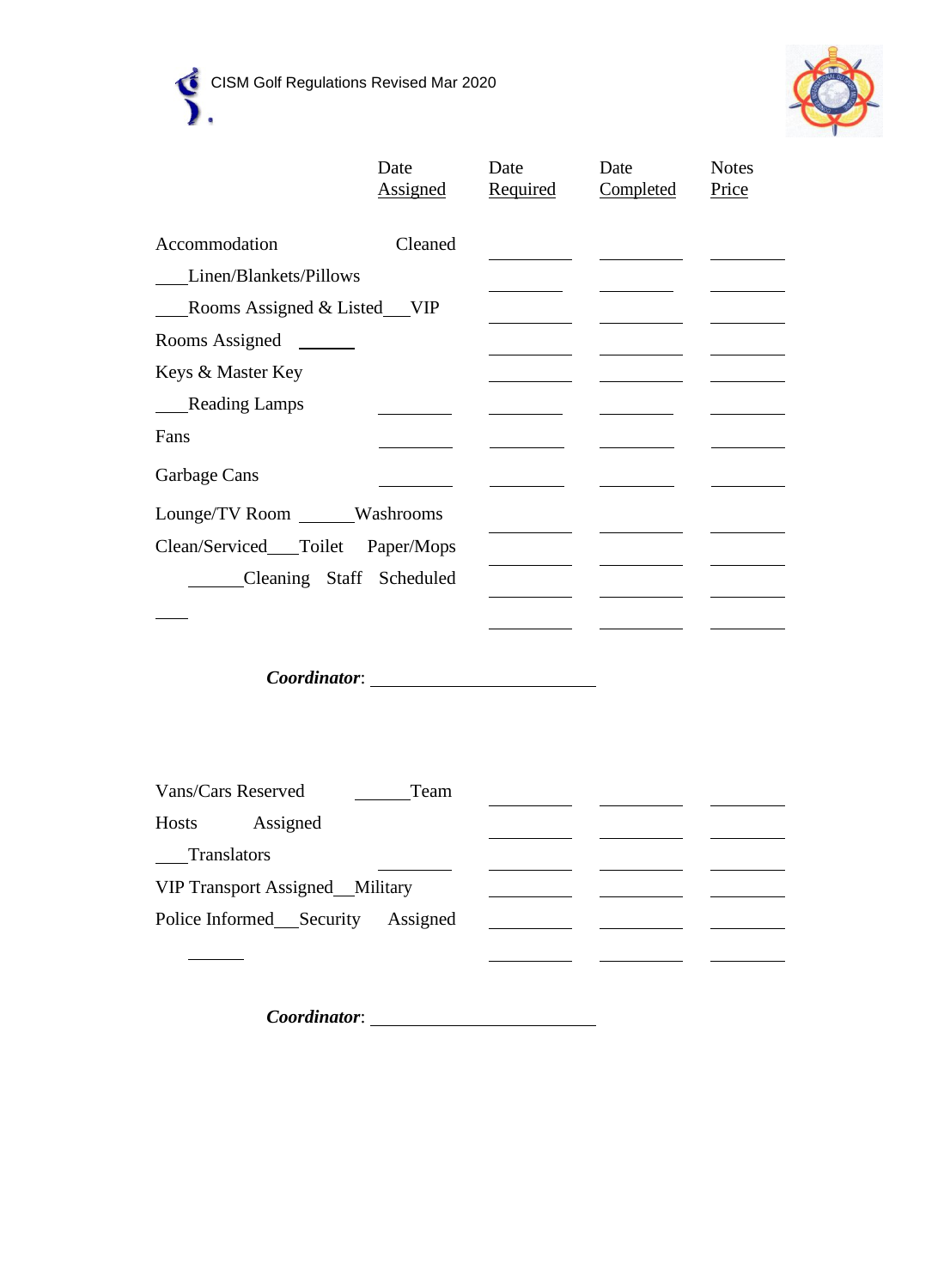



### *SUPPLEMENTALCHECKLIST*

#### *Tournament Maintenance*

Fairways Mowed Practice Round Fairways Mowed-Each Day of Competition Greens Mowed – Practice Round Greens Mowed - Each Day of Competition Tees Mowed- Practice Round Tees Mowed- Each Day of Competition Cups Changed-Each Day of Competition Bunkers Raked Practice Round Bunkers Raked - Each Day of Competition Practice Range Tees Mowed Pin Placement Sheets Each Day of Competition Practice Green Mowed

#### *Administrative Preparations*

Score cards for each day Score sheets Tee Time sheets posted Tournament I formation and gift packs prepared Dress Code for competitors published Schedule of events published

#### **Siren or Air horn available and tested**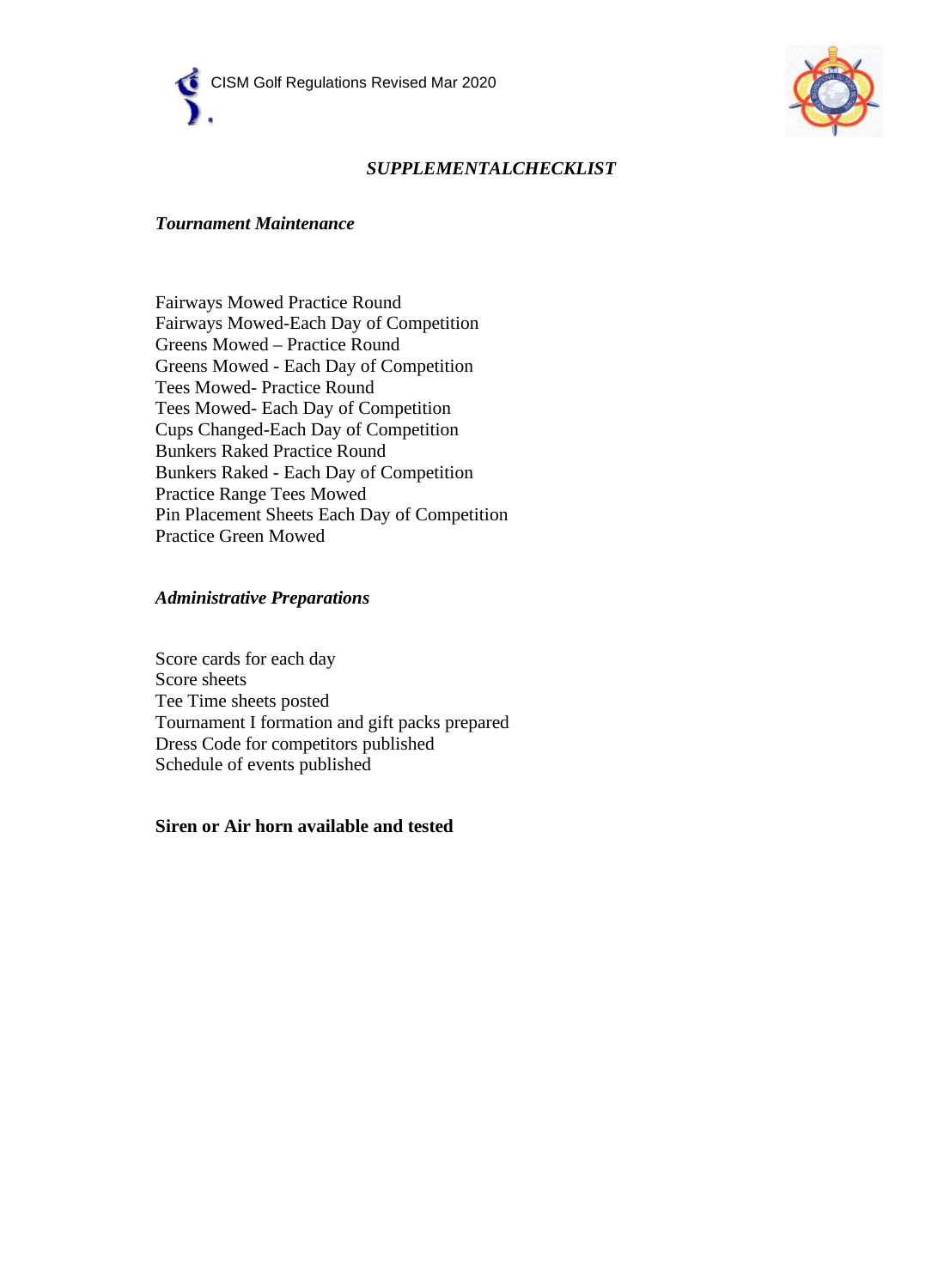



*Annex A*

### **…World Military Golf Championship CISM Date**

### **PRELIMINARY AGREEMENT**

**Pl**

To be returned before..../.../.... to: Organizing Committee of the…. CISM Military World Golf Championship …………… ……………… …………… …………… With a copy to the Secrétariat Général du C.I.S.M.Rue Jacques Jordaens 26 B-1000BRUXELLESBELG IQUE

**Nation**:1

### **A Mission representing our Delegation to CISM**

**Will participate2**

**Won't participate**

|  | ___ |
|--|-----|
|  |     |
|  |     |

**Number of men golfers Amateur/Professional):……**

**Number of women golfers (Amateur Professional): ……**

**Number of senior golfers: …….**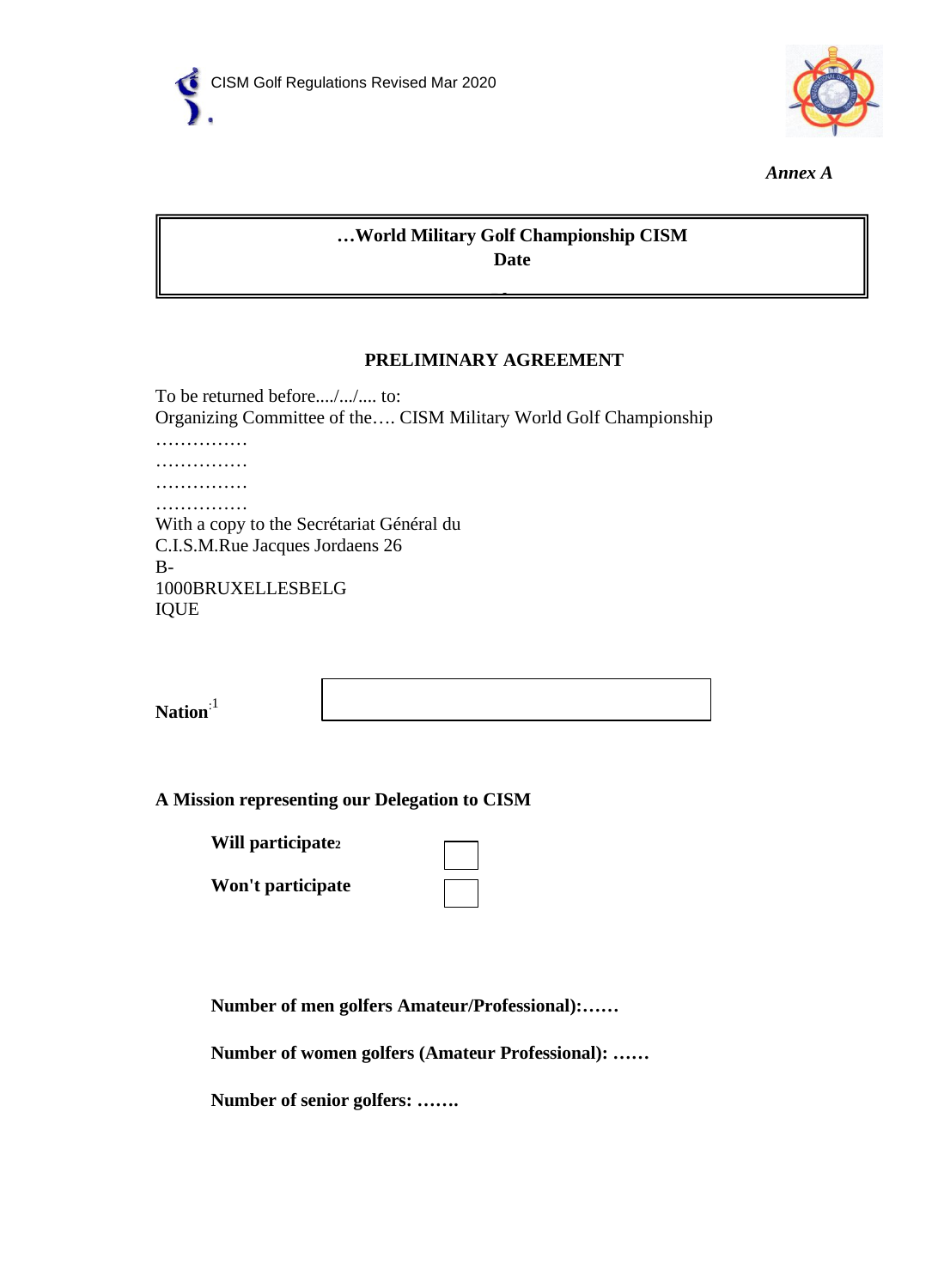





*.*

**Rank and name of the Chief of Delegation**

*1 Write-down the name of the country*

*2 Check the appropriate box*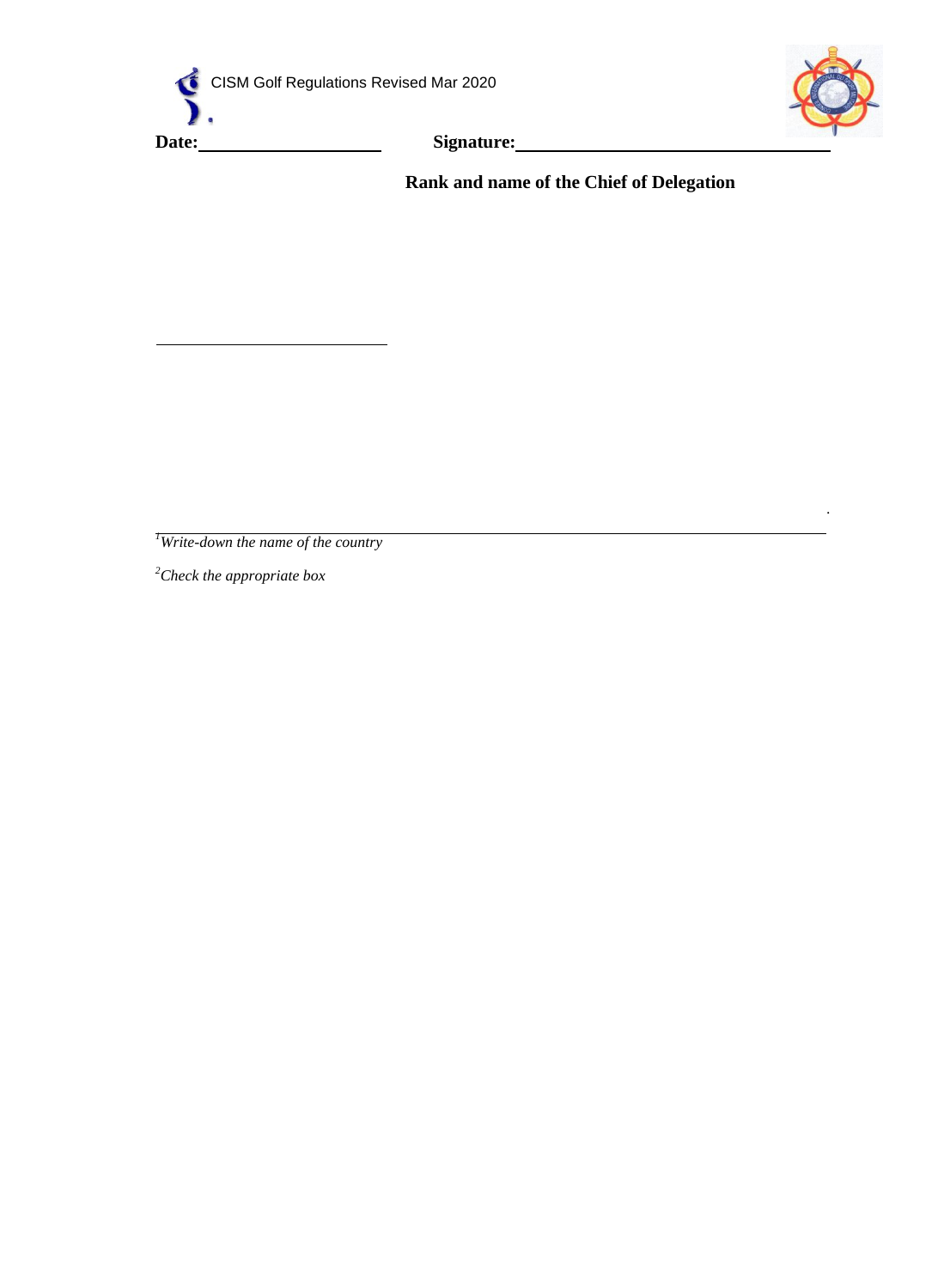



**Annex B**

# **…World Military Golf Championship CISM Date**

**Pl**

### **FINALAGREEMENT**

To be returned before..../.../.... to: Organizing Committee of the…. CISM Military World Golf Championship …………… …………… …………… …………… With a copy to the Secrétariat Général du C.I.S.M.Rue Jacques Jordaens 26 B-

1000BRUXELLESBELG IQUE

| Nation <sup>:1</sup> |  |
|----------------------|--|

**A Mission representing our Delegation to CISM**

| Will participate                 | NO<br><b>YES</b> | Time of arrival /Flight n°: |  |
|----------------------------------|------------------|-----------------------------|--|
| <b>Total number of Athletes:</b> |                  | <b>Place of arrival</b>     |  |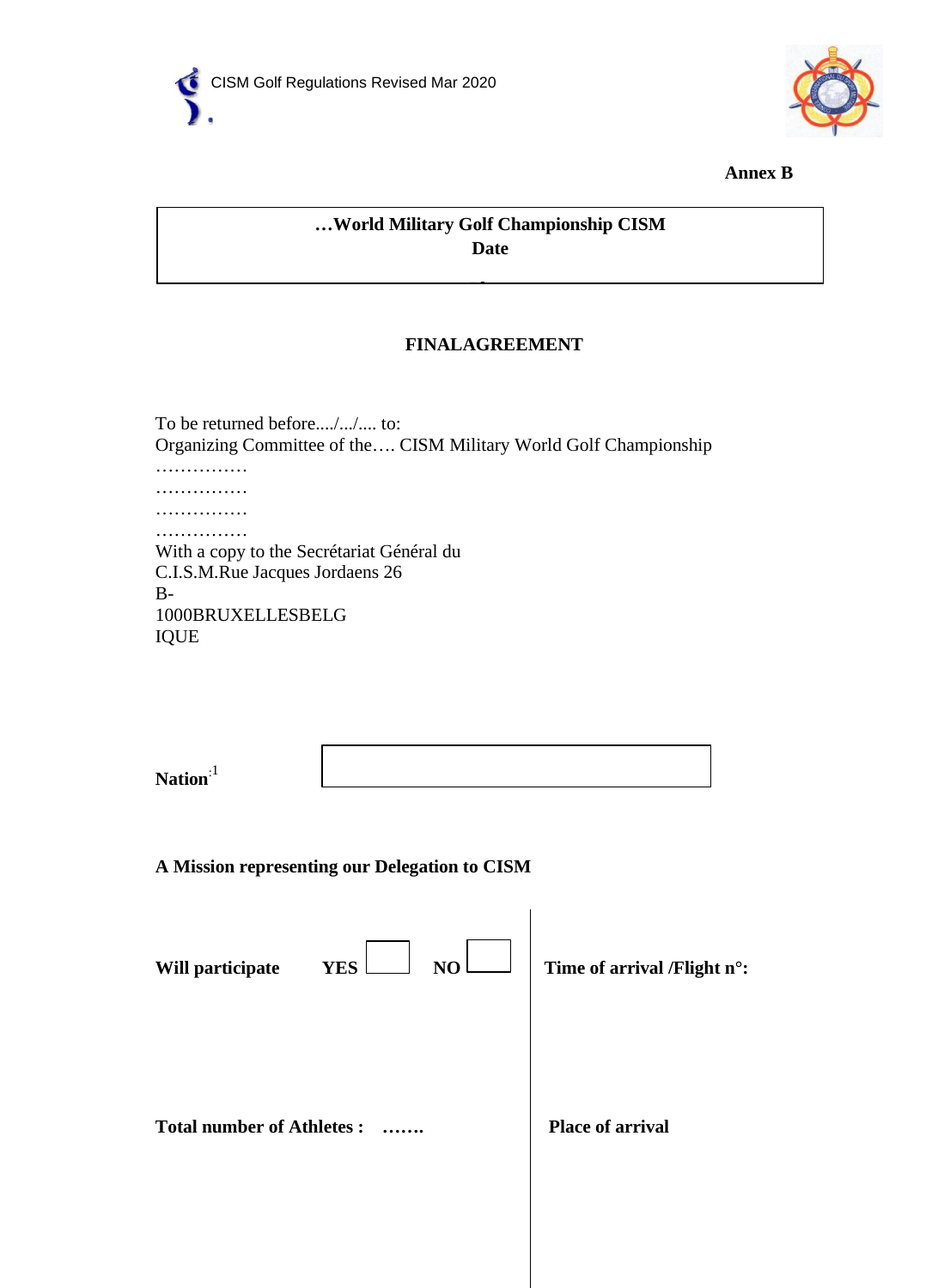



**Means of transport: Time of departure/Flight n°:** 



**Date: Signature:**

**Rank and name of the Chief of Delegation**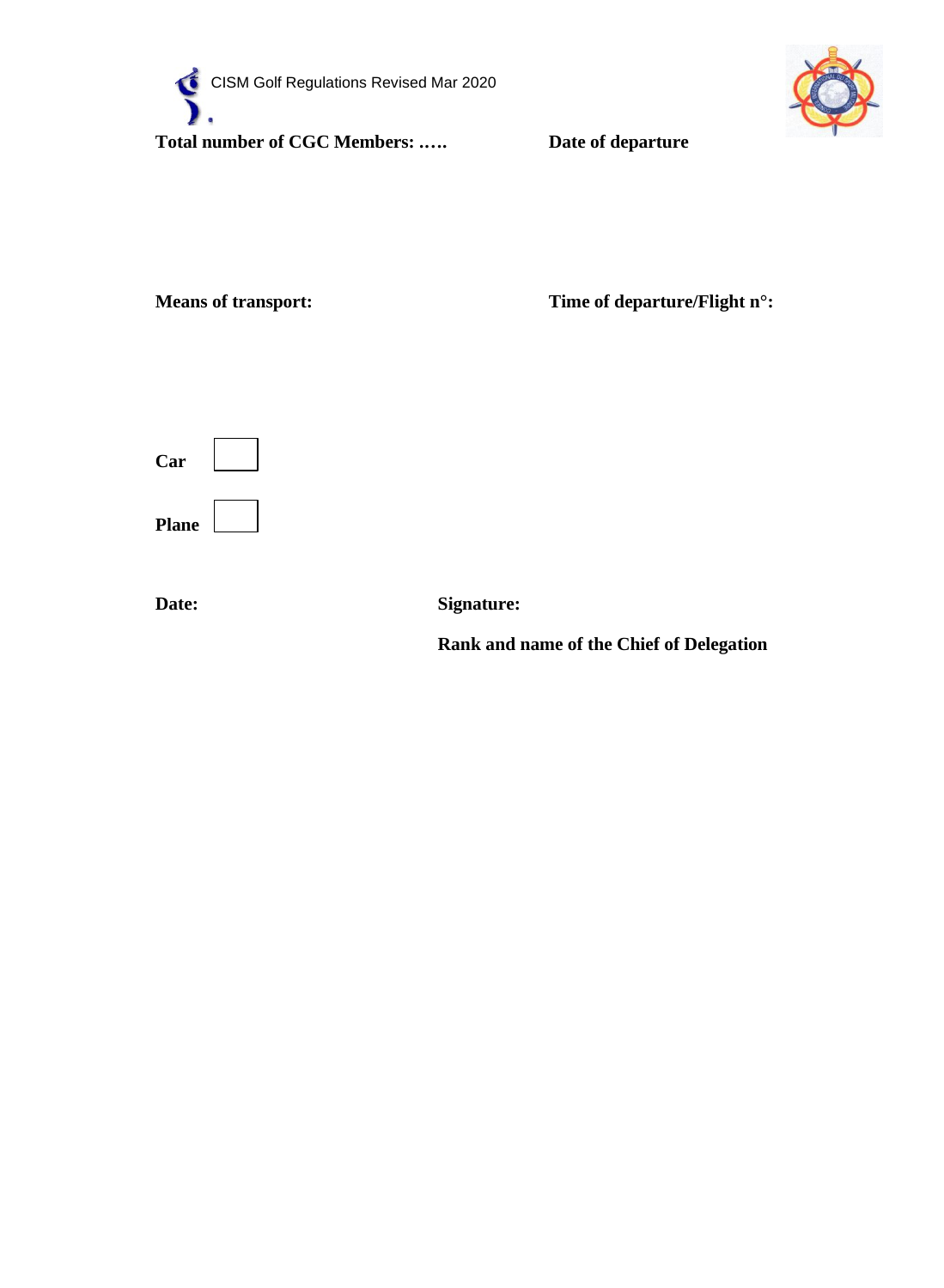



# **World Military Golf Championship CISM Date**

**Pl**

# **COMPOSITION OF THE MISSION**

Nation: <sup>1</sup>

**MISSION:**

| <b>FUNCTION</b>         | <b>RANK</b> | <b>NAME</b> | <b>FIRST</b> | <b>NAME</b> |
|-------------------------|-------------|-------------|--------------|-------------|
| <b>Chief of Mission</b> |             |             |              |             |
| <b>Team Captain</b>     |             |             |              |             |
| Men                     |             |             |              |             |
| Men                     |             |             |              |             |
| Men                     |             |             |              |             |
| Men                     |             |             |              |             |
| Men                     |             |             |              |             |
| Men                     |             |             |              |             |
| Women                   |             |             |              |             |
| Women                   |             |             |              |             |
| Women                   |             |             |              |             |

# **NOTE – If Senior Men Category (40 years or older), please print SENIOR in box beside MEN**

**NOTE 2** – If Professional, please print PROFESSIONAL in box beside Men/Women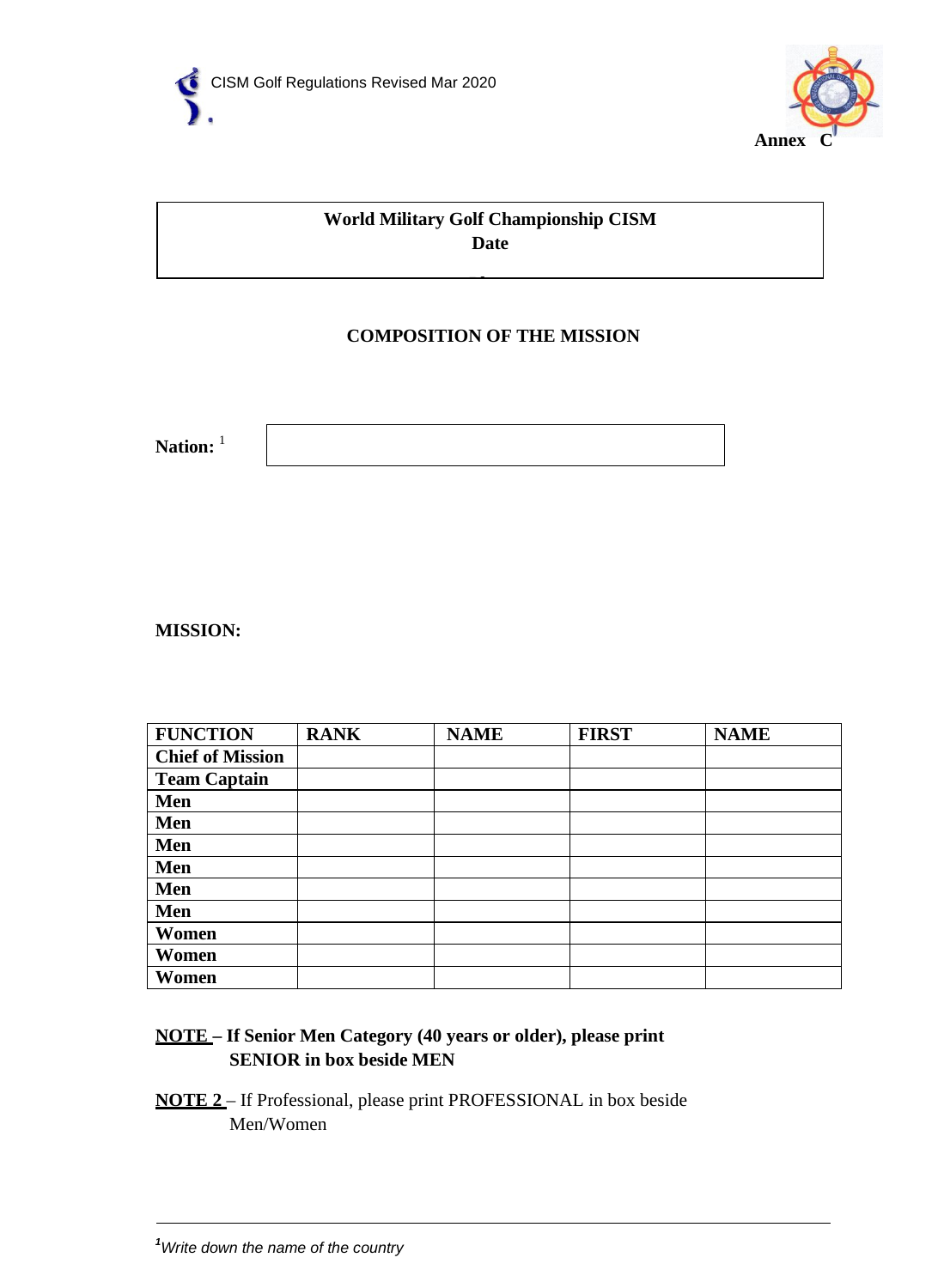



# **…World Military Golf Championship CISM Date**

# **COMMITMENT BY THE CHIEF OF DELEGATION**

**Pl**

**As Chief of Delegation, I declare my nation will participate in the CISM World Military Golf Championship.**

**I am aware of the regulations for CISM World Military Golf.**

**I attest to have read and understood the following obligations:**

- *1. The mission of the country that arrives for the championship without having previously submitted their final agreement can be excluded if their unexpected arrival is posing a serious problem to the organizing country.*
- *2. Missions that are not in military dress for the opening ceremony of the championship will not be authorized to participate in the championship. The CISM Official Representative will notify the Chief of Mission if concerned of this decision.*
- *3. In respect of the regulations and of the traditions of CISM, all political or religious actions during a CISM event are expressly forbidden and in particular, the distribution of documents of propaganda, photos, brochures, reviews etc. Violations will result in the exclusion of the delegation from the championship.*
- *4. Chiefs of Missions are reminded that all members of the mission must respect CISM regulations and procedures. Any breach of these regulations and procedures may result in the disqualification of the member or the mission concerned.*

Date:
<u>Signature:</u>
Signature:
Signature:

Signature:

Signature:

Signature:  $\frac{1}{2}$  Signature:  $\frac{1}{2}$  Signature:  $\frac{1}{2}$  Signature:  $\frac{1}{2}$  Signature:  $\frac{1}{2}$  Signature:  $\frac{1}{2}$  Signature:  $\frac{1}{2}$  Signatur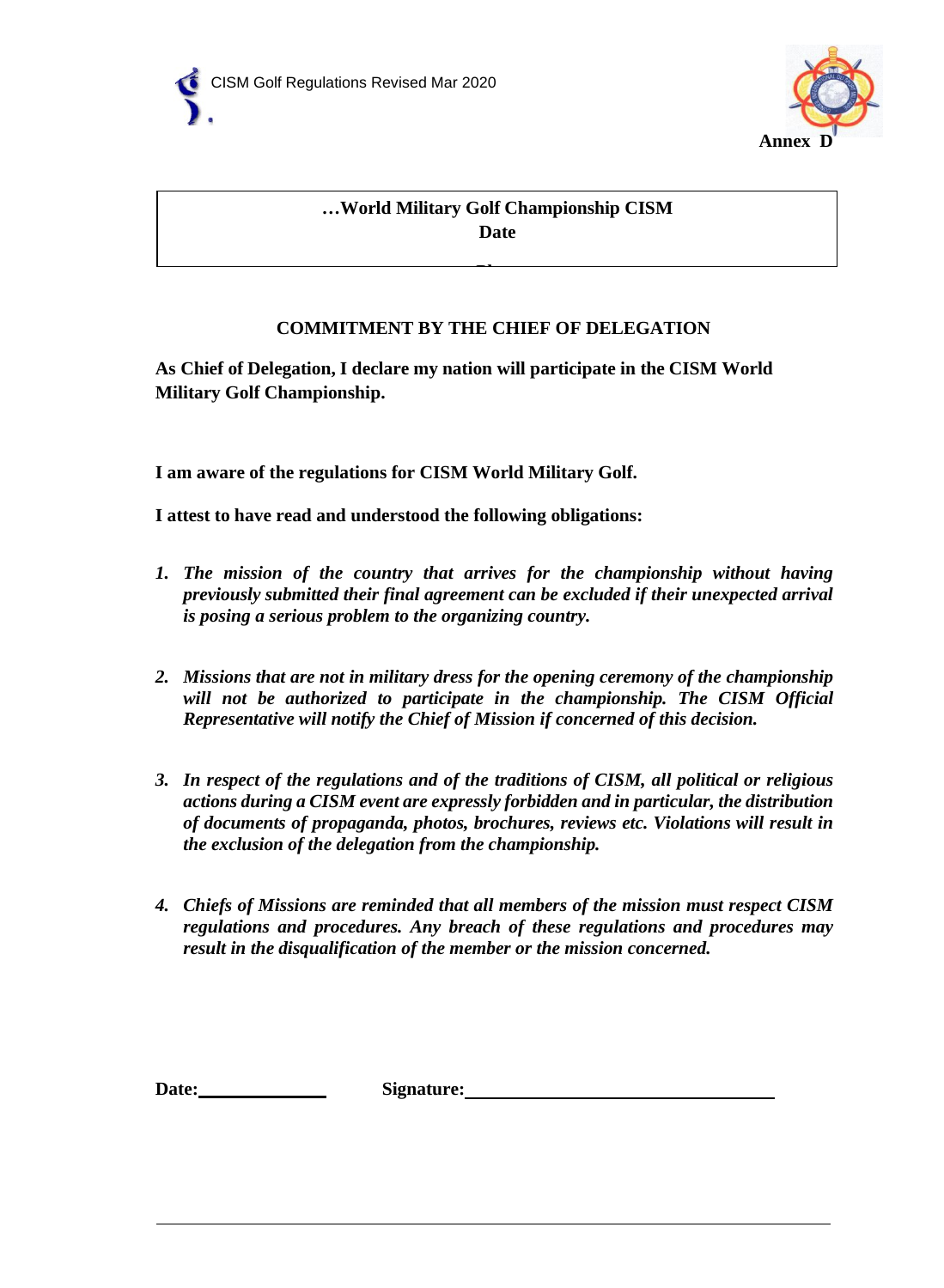



# **INVITATION TO CGC MEMBER**

**To be returned before…./.../.... to:**

**Name**

**CGC-President (Address)**

| <b>N</b><br><b>Nation</b> |  |
|---------------------------|--|

**The CGC Member of my nation**



**In the CISM World Military Golf Championship that will take place From ...../.../.... To.…/.../....**